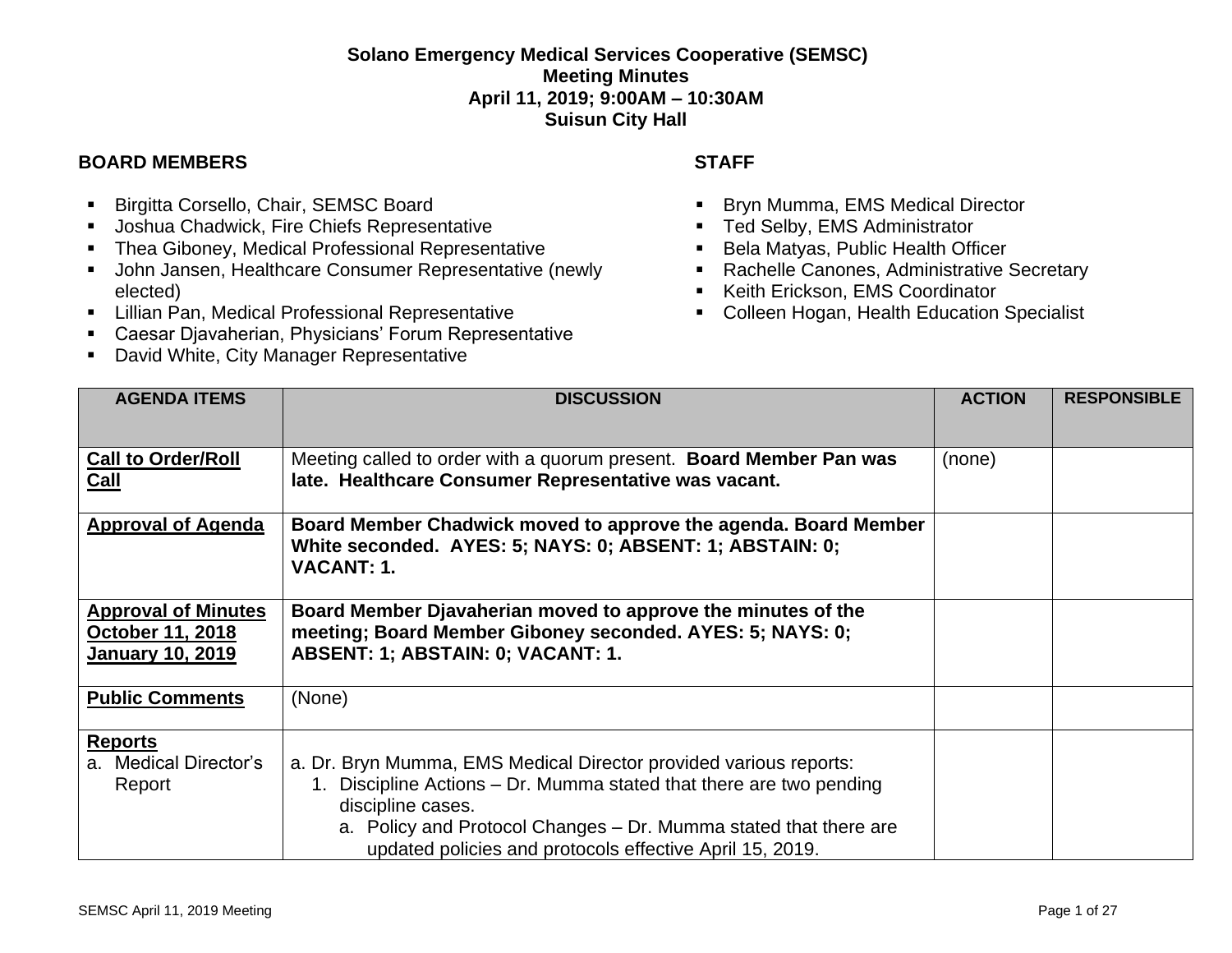|                                     | There were minor updates that were made to the following policies<br>as these have not been reviewed and revised for quite a while:<br>Policy 1100 - EMS Agency Mission Statement<br>$\bullet$<br>Policy 1300 - California State EMS Framework<br>$\bullet$<br>Policy 1400 - Pertinent EMS Legislation<br>$\bullet$<br>Policy 1600 - Roles and Responsibilities of the Solano EMS<br>Agency<br>Policy 1705 - Provider Agency Medical Director Requirements<br>and Responsibilities<br>Policy 1755 – EMS Advisory Committees<br>$\bullet$ |  |
|-------------------------------------|------------------------------------------------------------------------------------------------------------------------------------------------------------------------------------------------------------------------------------------------------------------------------------------------------------------------------------------------------------------------------------------------------------------------------------------------------------------------------------------------------------------------------------------|--|
|                                     | Policy 6190 – Duty to Report Child, Elder and Dependent Adult<br>Abuse                                                                                                                                                                                                                                                                                                                                                                                                                                                                   |  |
|                                     | The following obsolete policies have been deleted as they pre-date<br>the current SEMSC structure and are largely outdated:<br>Policy 1410 – System Ordinance for Incorporated and<br>Unincorporated Areas of Solano County<br>• Policy 1500 - The Organization                                                                                                                                                                                                                                                                          |  |
|                                     | Policy 1760 – Organizational Structure and Functional Structure<br>Policy 1776 – Emergency Medical Care Committee Bylaws                                                                                                                                                                                                                                                                                                                                                                                                                 |  |
|                                     | The EMS Medical Director added that there will be more policy and<br>protocol updates for the next meeting. Some of these will be<br>discussed at the EMS Quarterly Meetings in the afternoon.                                                                                                                                                                                                                                                                                                                                           |  |
|                                     | b. Emergency Medical Technician (EMT) Discipline - Dr. Mumma<br>announced that there are no new probations, suspensions, denials<br>or revocations. There are currently six (6) EMTs on probation.                                                                                                                                                                                                                                                                                                                                       |  |
| b. EMS<br>Administrator's<br>Report | b. Ted Selby, EMS Administrator, provided an update on the following:<br>1. General Update -Mr. Selby made the following announcements<br>a. Mr. Selby began his report with a recognition, and stated that most<br>are aware that Board Member White has accepted an invitation<br>from the City of Berkeley to join their city management team.                                                                                                                                                                                        |  |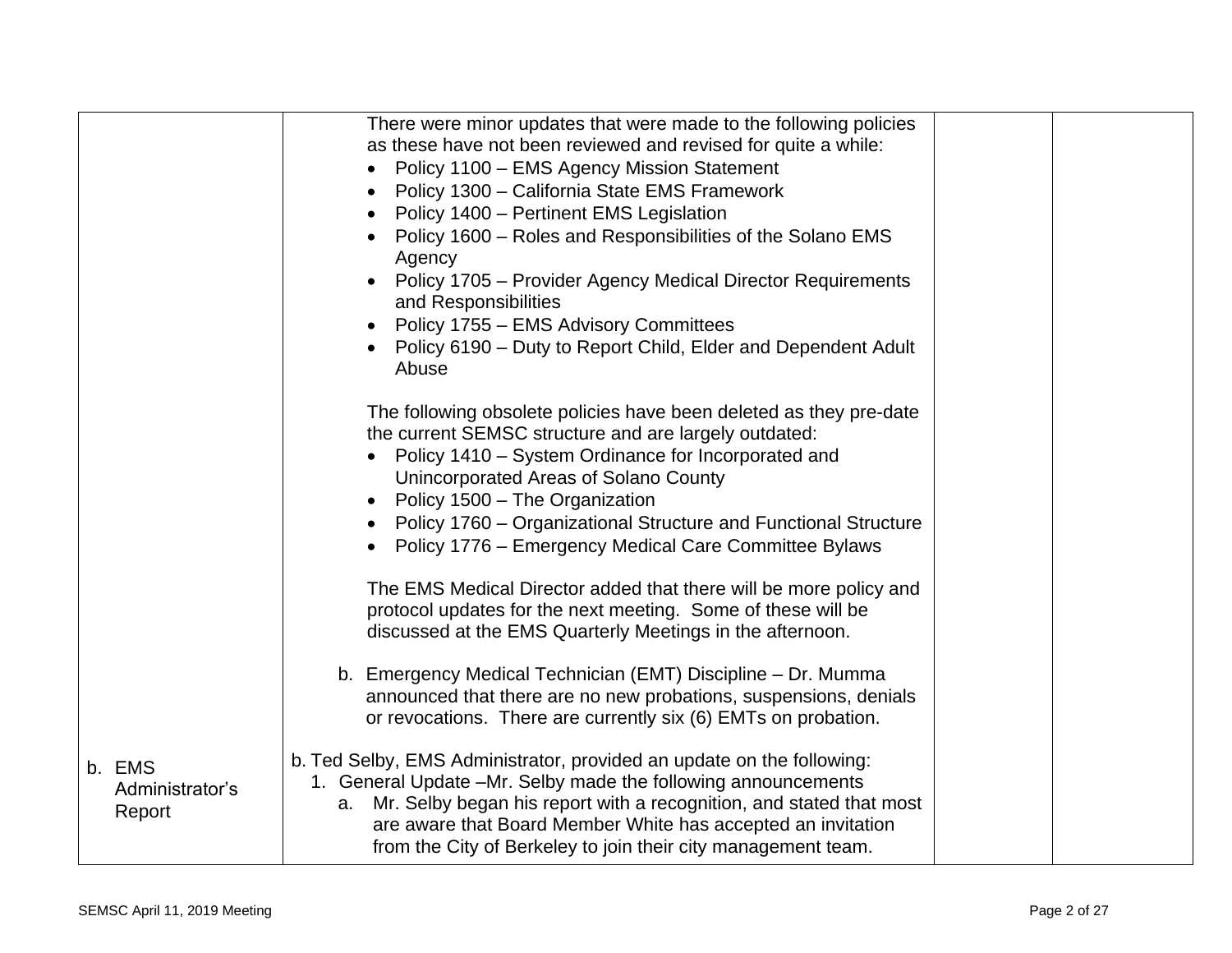| Mr. Selby added that although Board Member White's tenure was<br>limited, he was very actively involved, engaged and has made<br>great contributions while serving in this capacity, and was even<br>elected as Vice-Chair at the January SEMSC Board Meeting. Mr.<br>Selby presented Board Member White with a certificate of<br>recognition for his dedication, contributions and efforts as City<br>Managers' Representative to the SEMSC Board.                                                                                                                                            |  |
|------------------------------------------------------------------------------------------------------------------------------------------------------------------------------------------------------------------------------------------------------------------------------------------------------------------------------------------------------------------------------------------------------------------------------------------------------------------------------------------------------------------------------------------------------------------------------------------------|--|
| b. Mr. Rudy Manfredi's retirement as Chief Executive Officer (CEO) of<br>Medic Ambulance was announced. The EMS Agency received<br>correspondence from Medic Ambulance announcing that their<br>founder, Rudy Manfredi retired the previous month, and the<br>subsequent change in their executive management team. It was<br>added that Helen Pierson has taken on the responsibility of CEO,<br>while James Pierson has taken on the role as President and Chief<br>Operating Officer (COO). Mr. Manfredi started the company in 1979<br>and spent forty (40) years overseeing the business. |  |
| 2. System Update - Mr. Selby stated that the prehospital EMS partners -<br>Medic Ambulance and the Public Private Partnership (PPP) Fire<br>Departments – have continued providing exceptional service to the<br>citizens and residents of Solano County. Response time statistics for<br>the second quarter of Fiscal Year 2018/2019 for Medic Ambulance are<br>at an average of 99%. The Public Private Partnership (PPP) Fire<br>Departments, have also continued their consummate support to the<br>residents of Solano County as evidenced by the following response<br>time averages:    |  |
| 2 <sup>nd</sup> quarter FY 18/19<br>96%<br>Benicia -<br>Dixon -<br>96%<br>Fairfield $-$<br>92%<br>Vallejo -<br>92%                                                                                                                                                                                                                                                                                                                                                                                                                                                                             |  |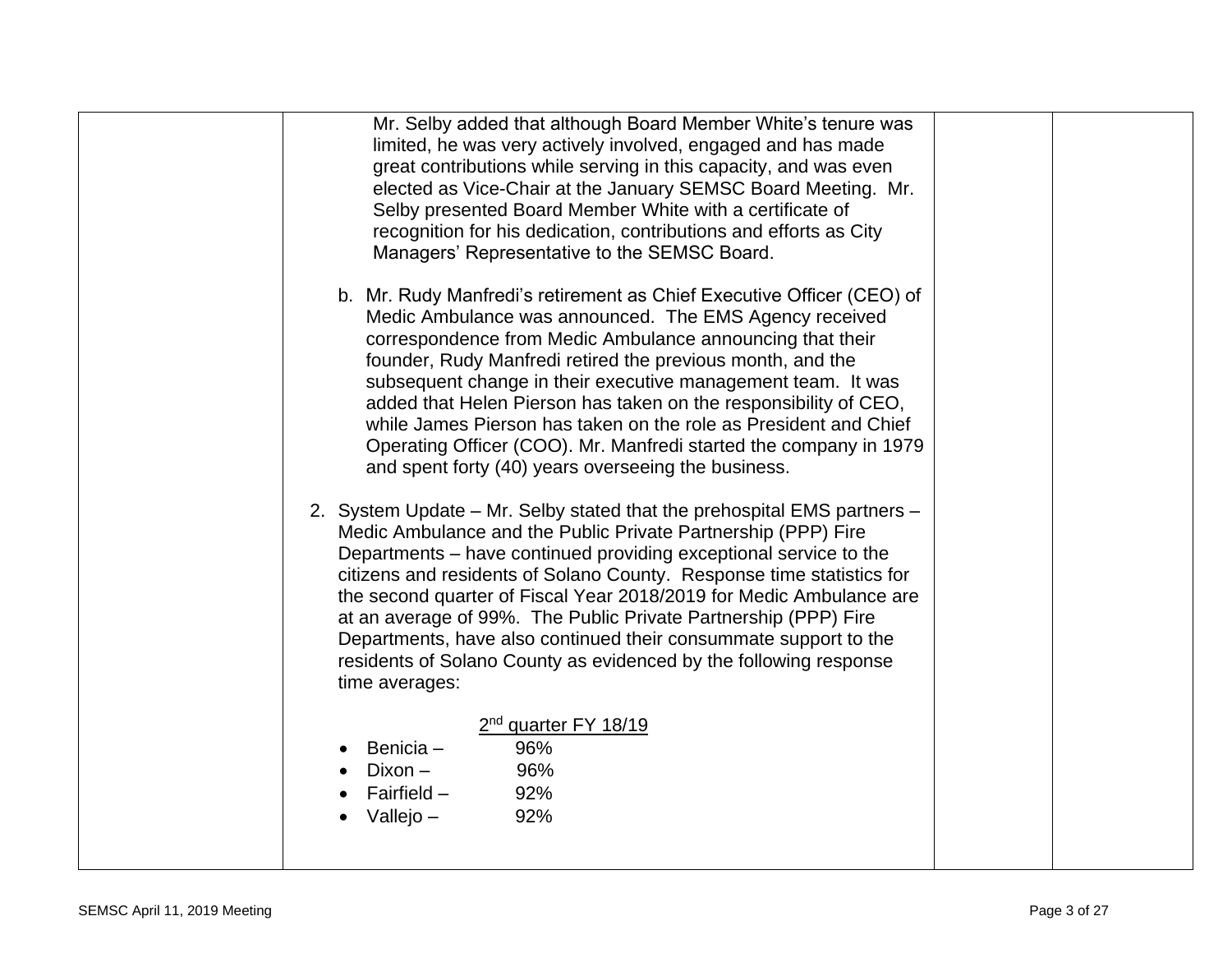| 3. Announcements                                                                                                              |  |
|-------------------------------------------------------------------------------------------------------------------------------|--|
| Mr. Selby stated that May 19-25, 2019 has been declared as<br>$\bullet$                                                       |  |
| National EMS Week. The EMS Agency will host the Annual                                                                        |  |
| Emergency Medical and Health Summit on May 21, 2019 at the                                                                    |  |
| Sunrise Event Center in Vacaville. The focus this year will be                                                                |  |
| active shooter, which is a topic frequently requested by our EMS                                                              |  |
| and hospital first responders and first receivers. Keynote speakers                                                           |  |
| include an Emergency Room (ER) physician and Special<br>Weapons and Tactics (SWAT) team supervisor from the Las               |  |
| Vegas, Mandalay Bay, Jason Aldean concert shooting, as well as                                                                |  |
| a team of EMS first responders from the Pulse Nightclub shooting                                                              |  |
| in Orlando. In addition, the local trauma centers will provide an                                                             |  |
| actual "Stop the Bleed" training session. Mr. Selby added that the                                                            |  |
| Annual EMS Week Recognition and Awards Banquet will also be                                                                   |  |
| held later that evening at the same venue where this year's Jason                                                             |  |
| Comer Award winner will be announced. Everyone is encouraged                                                                  |  |
| to send in their nominations. Nominations can be submitted using                                                              |  |
| the link found on the Solano EMS website, at the bottom of the                                                                |  |
| page. The following day, May 22, 2019 will be the public outreach,<br>where the EMS Agency and its partners will conduct free |  |
| cardiopulmonary (CPR) and "Stop the Bleed" training at the                                                                    |  |
| Solano Town Center Mall.                                                                                                      |  |
|                                                                                                                               |  |
| Mr. Selby concluded the report by informing the SEMSC Board<br>$\bullet$                                                      |  |
| that there are two letters on the front of the binders that were                                                              |  |
| received by the EMS Agency very recently. The first is a letter from                                                          |  |
| the California Emergency Medical Services Authority (EMSA) to                                                                 |  |
| the State Office of Administrative Law, which was furnished by the                                                            |  |
| California Fire Chiefs Association (CalChiefs). The second letter                                                             |  |
| was received the previous night from Medic Ambulance.                                                                         |  |
|                                                                                                                               |  |
|                                                                                                                               |  |
|                                                                                                                               |  |
|                                                                                                                               |  |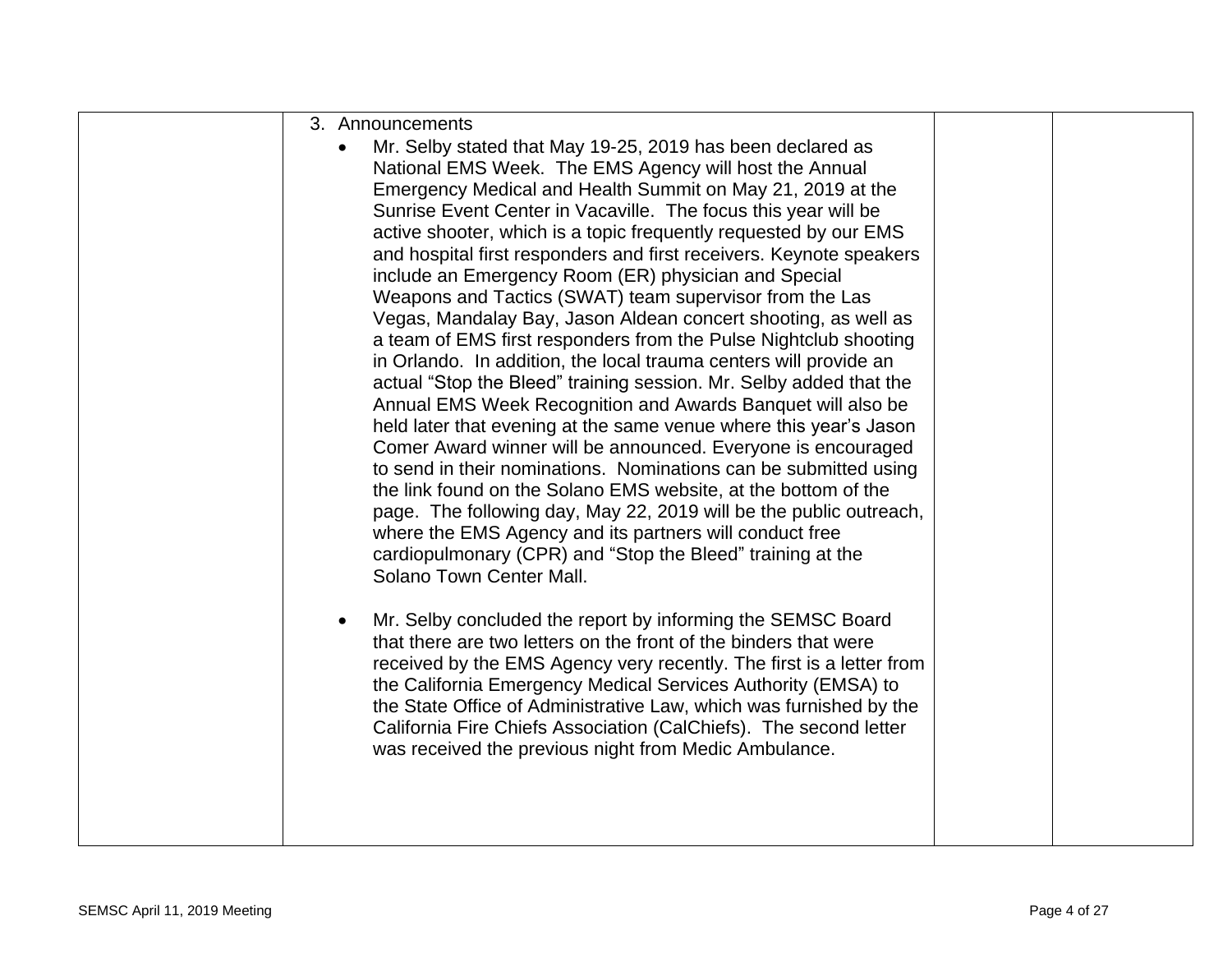| c. Contractor's | c. Helen Pierson, CEO of Medic Ambulance, provided some highlights                                                                                                                                                                                                                                                                                                                                                                                                                                                                                                                                                                                                                                                                                                                                                                                                                                                                                                                                                                                                                                                                                                                                                                                                                                                                                                                                                                                                                                                                                                                                                                      |  |
|-----------------|-----------------------------------------------------------------------------------------------------------------------------------------------------------------------------------------------------------------------------------------------------------------------------------------------------------------------------------------------------------------------------------------------------------------------------------------------------------------------------------------------------------------------------------------------------------------------------------------------------------------------------------------------------------------------------------------------------------------------------------------------------------------------------------------------------------------------------------------------------------------------------------------------------------------------------------------------------------------------------------------------------------------------------------------------------------------------------------------------------------------------------------------------------------------------------------------------------------------------------------------------------------------------------------------------------------------------------------------------------------------------------------------------------------------------------------------------------------------------------------------------------------------------------------------------------------------------------------------------------------------------------------------|--|
| Report          | around what is happening in the company.                                                                                                                                                                                                                                                                                                                                                                                                                                                                                                                                                                                                                                                                                                                                                                                                                                                                                                                                                                                                                                                                                                                                                                                                                                                                                                                                                                                                                                                                                                                                                                                                |  |
|                 | 1. Ms. Pierson began by announcing that after forty years at the helm of<br>Medic Ambulance, and accomplishing all that he has accomplished<br>beginning in 1979, with only twelve (12) employees and three (3)<br>ambulances, Rudy Manfredi has retired. Medic will be celebrating their<br>$40Th$ Anniversary on June 1, 2019, with three hundred five (305)<br>employees and seventy (70) ambulances in their fleet. Ms. Pierson<br>added that it has been their honor to serve in Solano County, and have<br>also expanded operations into Sacramento. Medic added that their<br>new owners, which include Ms. Pierson, the CEO, James Pierson, the<br>President and COO, as well as Cindy McBride, Sandra Whaley and<br>Kristi Kendall, reaffirmed their commitment to Solano County, and felt<br>privileged to be able to continue working for the citizens of this County.<br>2. Ms. Pierson announced that 13 of their employees will be recognized<br>at the California Ambulance Association's Stars of Life on April 22,<br>2019 at the State Capitol, where they will be honored with a dinner, as<br>well as meet with legislators to talk about issues that pertain to the<br>ambulance industry.<br>3. Medic Ambulance Dispatch was recently re-accredited by the<br>Accredited Center of Excellence through the efforts of their team<br>headed by Sandra Whaley. The accreditation is done through the<br>International Academy of Emergency Dispatch (IAED). This re-<br>accreditation means that Medic is one of only 215 ACE accredited<br>dispatch centers in the world, and one of 15 in the State of California. |  |
|                 |                                                                                                                                                                                                                                                                                                                                                                                                                                                                                                                                                                                                                                                                                                                                                                                                                                                                                                                                                                                                                                                                                                                                                                                                                                                                                                                                                                                                                                                                                                                                                                                                                                         |  |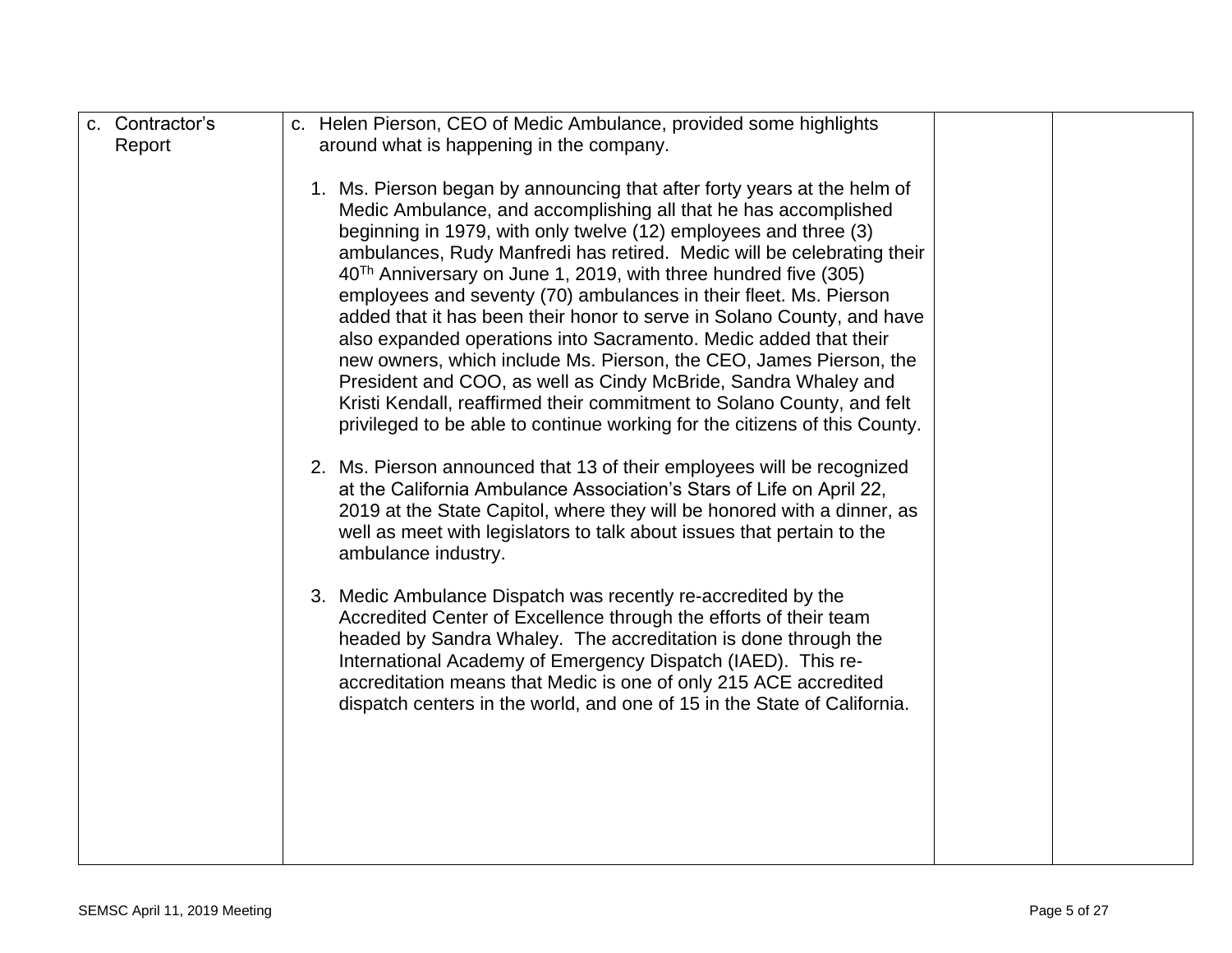| <b>Regular Calendar</b><br>Items:                                                                                                                                                      |                                                                                                                                                                                                                                                                                                                                                                                                                                                                                                                                                                                                                                                                                                                                                                                                                                                         |             |  |
|----------------------------------------------------------------------------------------------------------------------------------------------------------------------------------------|---------------------------------------------------------------------------------------------------------------------------------------------------------------------------------------------------------------------------------------------------------------------------------------------------------------------------------------------------------------------------------------------------------------------------------------------------------------------------------------------------------------------------------------------------------------------------------------------------------------------------------------------------------------------------------------------------------------------------------------------------------------------------------------------------------------------------------------------------------|-------------|--|
| a. Review Ad-Hoc<br>Committee<br>Recommendation<br>and Consider<br>Appointment of<br>Healthcare<br>Consumer<br>Representative<br>(HCCR)                                                | a. The EMS Administrator stated that interviews for the vacant position of<br>HCCR were conducted on March 14, 2019 by the Ad-Hoc Committee that<br>was formed by the SEMSC Board. Four candidates were interviewed, and<br>the Ad-Hoc Committee unanimously agreed upon their selection and<br>recommendation. The required reference checks were completed<br>following that interview. Mr. John Jansen was the applicant selected, and<br>his resume and application are included in the meeting packet and were<br>provided in advance to the Board for review. The Board is asked to<br>approve the recommendation of the Ad-Hoc Committee and appoint the<br>selected applicant as HCCR.                                                                                                                                                          |             |  |
|                                                                                                                                                                                        | Board Member Chadwick moved to approve the recommendation of the<br>Ad-Hoc Committee and appoint John Jansen as Healthcare Consumer<br>Representative. Board Member White seconded. AYES: 6; NAYS: 0;<br>ABSENT: 0; ABSTAIN: 0; VACANT: 1;                                                                                                                                                                                                                                                                                                                                                                                                                                                                                                                                                                                                              |             |  |
|                                                                                                                                                                                        | Newly appointed Board Member John Jansen was invited to join the rest<br>of the SEMSC Board on the dais.                                                                                                                                                                                                                                                                                                                                                                                                                                                                                                                                                                                                                                                                                                                                                |             |  |
| b. Receive<br>Presentation on<br>Emergency<br><b>Medical Dispatch</b><br>(EMD) and Pre-<br><b>Arrival Instructions</b><br>Associated with<br>Emergency<br>Ambulance<br><b>Services</b> | b. Mr. Selby introduced Mr. Brian Dale, Associate Director of Medical and<br>Quality Control at the International Academy of Emergency Dispatch<br>(IAED), who was invited to return to this Board Meeting to present a more<br>detailed overview of how emergency medical dispatch and pre-arrival<br>instructions would best be implemented in Solano County, as well as<br>provide guidance as to next steps associated with an implementation plan.<br>Mr. Dale began by clarifying if there were changes to the plan as far as the<br>Request for Proposal (RFP) and implementing EMD at each center. It was<br>noted that their organization does not believe in simply providing software<br>to clients looking at implementing at EMD plan, explaining further that<br>IAED conducts a thorough implementation process including a site review. | (No Action) |  |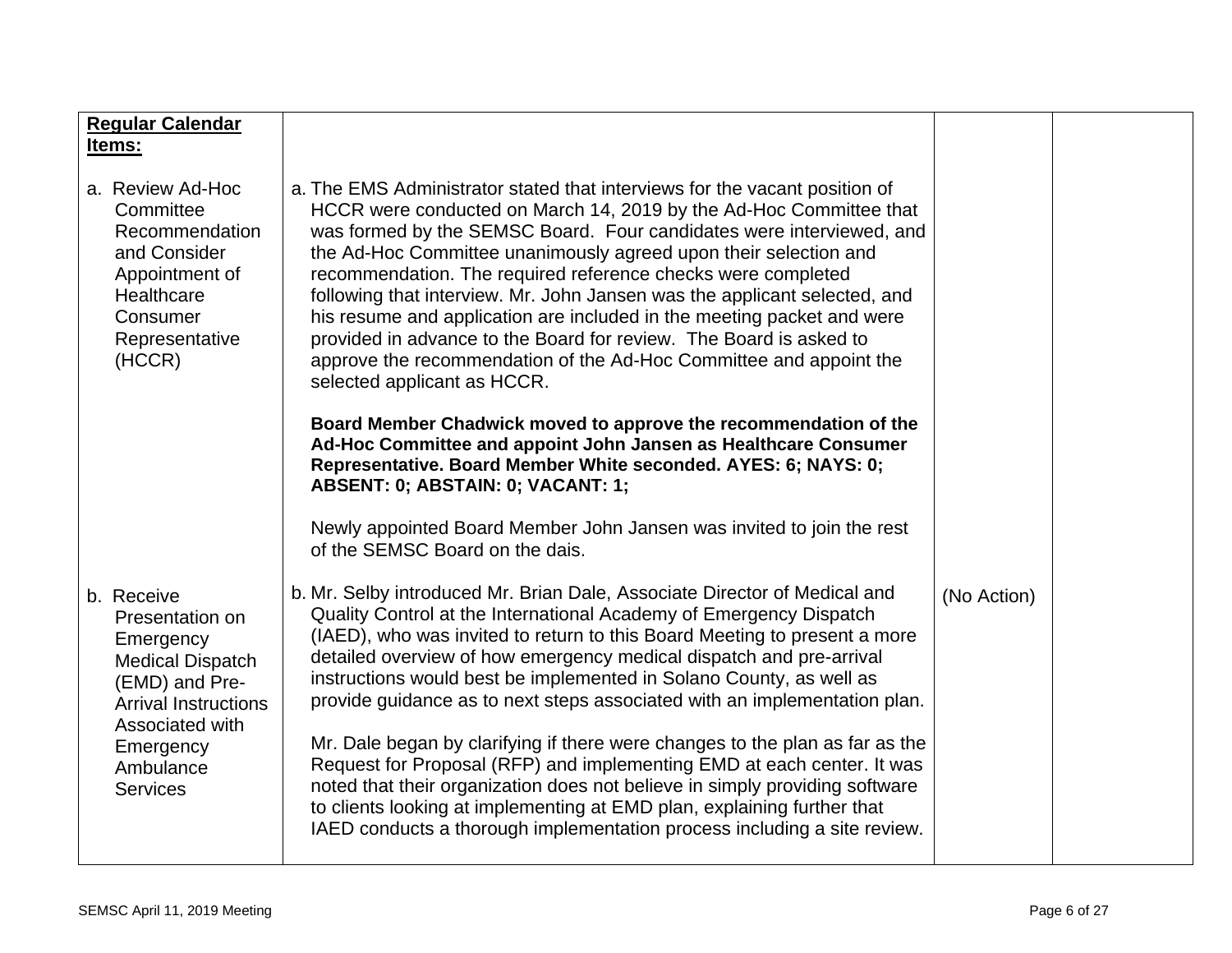| In the case of Solano County, there may be as many as nine sites that<br>would need to implement this process, where it will be determined how<br>many EMD "seats" would be needed at each site, and consequently how<br>many EMD's need to be trained, etc. It was added that the EMS Medical<br>Director would have considerable involvement in this process. Should the<br>Board decide to move forward with this design, what this would look like in<br>Solano County would be presented in more detail.<br>Mr. Dale added that in the last three weeks IAED has been involved with<br>the California State Assembly on Assembly Bill (AB) 1231, talking about<br>response times. It was noted that this was an interesting development<br>since IAED has never published or been asked to review response times,<br>adding that the organization has mostly stayed away from response times<br>or dispatch times. Although there are National Fire Protection Association<br>(NFPA) and International Standardization organization (ISO) standards for<br>these, it is not something the IAED has been asked to do. It was further<br>noted that there is currently a movement in California to look at different<br>pieces of this puzzle. Mr. Dale emphasized that when looking at dispatch<br>times, response times or treatment, EMD is a very "non-visual"<br>environment. The EMD literally has to give a CPR class, deliver a child,<br>instruct someone how to use an Artificial External Defibrillator (AED), or<br>use an auto-injector for instance, etc. without ever being able to actually<br>see the patient. Therefore, the instructions and sets of things they use are<br>designed for that very specific environment and purpose in which the EMD<br>works. For example, in opening up an airway, every EMT and Paramedic<br>can do it easily, but for the average person who has never done this<br>before, the EMDs may give instructions that do not follow the American<br>Heart Association (AHA) established standard for opening up an airway,<br>although they have AHA approval for their specific method. The reason |  |
|---------------------------------------------------------------------------------------------------------------------------------------------------------------------------------------------------------------------------------------------------------------------------------------------------------------------------------------------------------------------------------------------------------------------------------------------------------------------------------------------------------------------------------------------------------------------------------------------------------------------------------------------------------------------------------------------------------------------------------------------------------------------------------------------------------------------------------------------------------------------------------------------------------------------------------------------------------------------------------------------------------------------------------------------------------------------------------------------------------------------------------------------------------------------------------------------------------------------------------------------------------------------------------------------------------------------------------------------------------------------------------------------------------------------------------------------------------------------------------------------------------------------------------------------------------------------------------------------------------------------------------------------------------------------------------------------------------------------------------------------------------------------------------------------------------------------------------------------------------------------------------------------------------------------------------------------------------------------------------------------------------------------------------------------------------------------------------------------------------------------------------------------------------|--|
| being that it is designed to be easier to describe and understand in a non-<br>visual environment. The specific trainings, specifications, accreditation,<br>communications, etc. come from that unique non-visual environment in<br>which the EMD works.                                                                                                                                                                                                                                                                                                                                                                                                                                                                                                                                                                                                                                                                                                                                                                                                                                                                                                                                                                                                                                                                                                                                                                                                                                                                                                                                                                                                                                                                                                                                                                                                                                                                                                                                                                                                                                                                                               |  |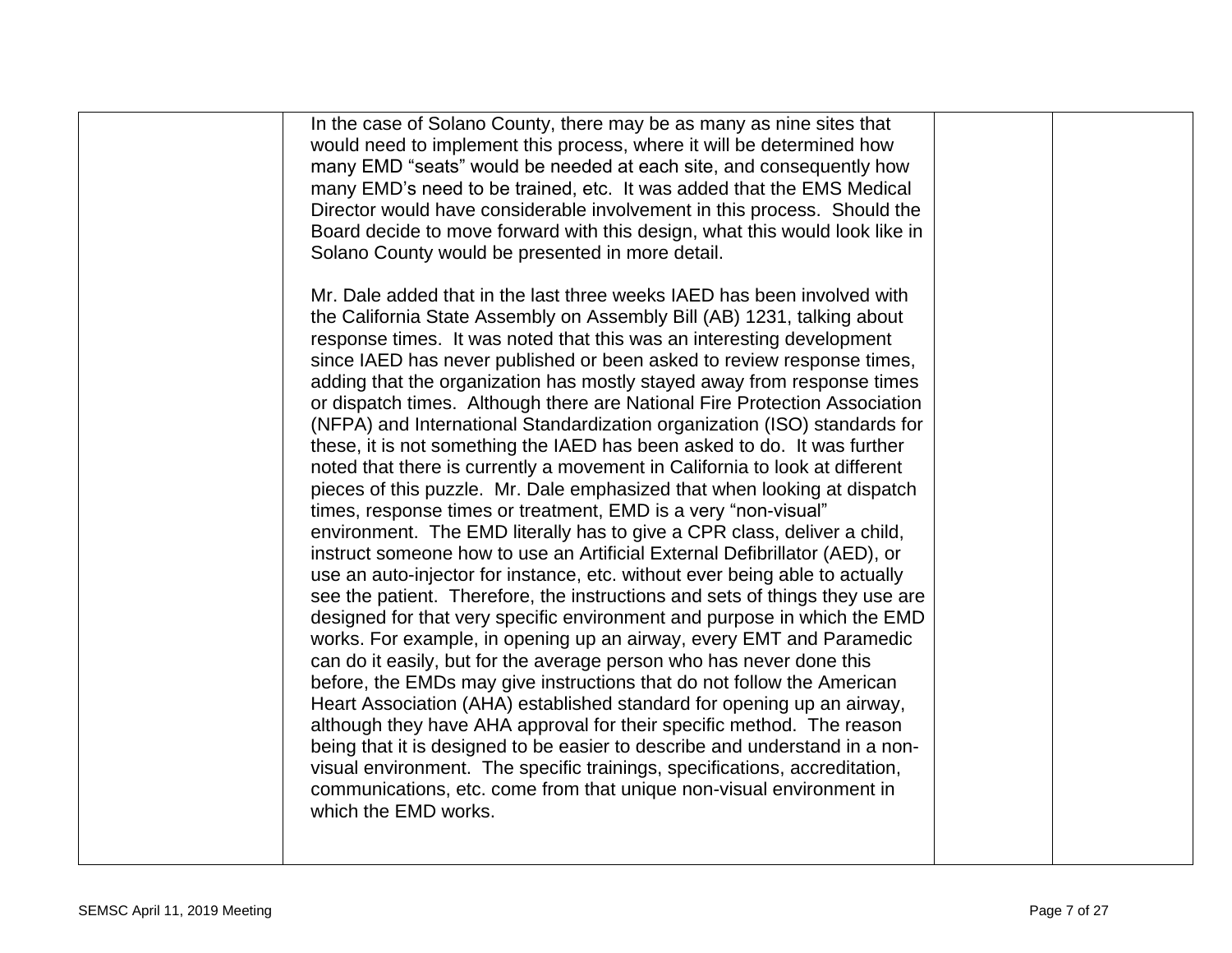| Mr. Dale described the two parties to this implementation process. Priority    |  |
|--------------------------------------------------------------------------------|--|
| Dispatch Corp. (PDC) is the company that does the EMD implementation,          |  |
| training, and produces the software and back-up card sets. IAED, for           |  |
| which he works with, is the non-profit that brings various ideas, expertise,   |  |
| including research, clinicians and processes to the table. It was noted that   |  |
| for the first time in the history of IAED, they are about to release a new     |  |
| protocol designed purely by their research group. With the new reality of      |  |
| dealing with active shooter, there are now specific protocols to deal with     |  |
| tourniquet use. IAED has produced videos and instruction manuals               |  |
| regarding tourniquet use in this scenario, and it is slated for release later  |  |
| in the summer. Additionally, due to the increase in opioid overdose, IAED      |  |
| is about to release version 13.2 of their narcotic overdose protocol, which    |  |
| includes a fast track for opiate overdose, and a faster way to get to          |  |
| Naloxone (Narcan) instructions if the person has Narcan a their disposal,      |  |
| along with very specific instructions on how to use a newer version of         |  |
| over-the-counter Narcan nasal sprays that are now available.                   |  |
|                                                                                |  |
| In other words, IAED brings together protocol standard-setting groups,         |  |
| experts that help them develop protocols in the non-visual environment,        |  |
| such as those that were just mentioned, and PDC produces these. IAED is        |  |
| responsible for the content, PDC then produces it. Mr. Dale highlighted        |  |
| that they are the only vendor that has a research group that conducts the      |  |
| science in all that they do. As such, their protocols are produced and         |  |
| backed by science, research, and data. PDC is responsible for the other        |  |
| side of that coin, and does the implementation, follow up, and helps           |  |
| organizations move forward, including a plan to get to accreditation, as       |  |
| Medic Ambulance has already done.                                              |  |
|                                                                                |  |
| Mr. Dale went into detail about the software they employ, such as ProQA,       |  |
| which is what call-takers use when they are taking a call. It interfaces with  |  |
| Computer Aided Dispatch (CAD), as they have established interfaces and         |  |
| arrangements with over 360 CAD vendors worldwide. For instance, when           |  |
| a call is received, CAD initiates it, which then kicks it out to ProQA. It was |  |
| emphasized that there is constant communication and interface between          |  |
| CAD and ProQA for each call. These includes code, patient description          |  |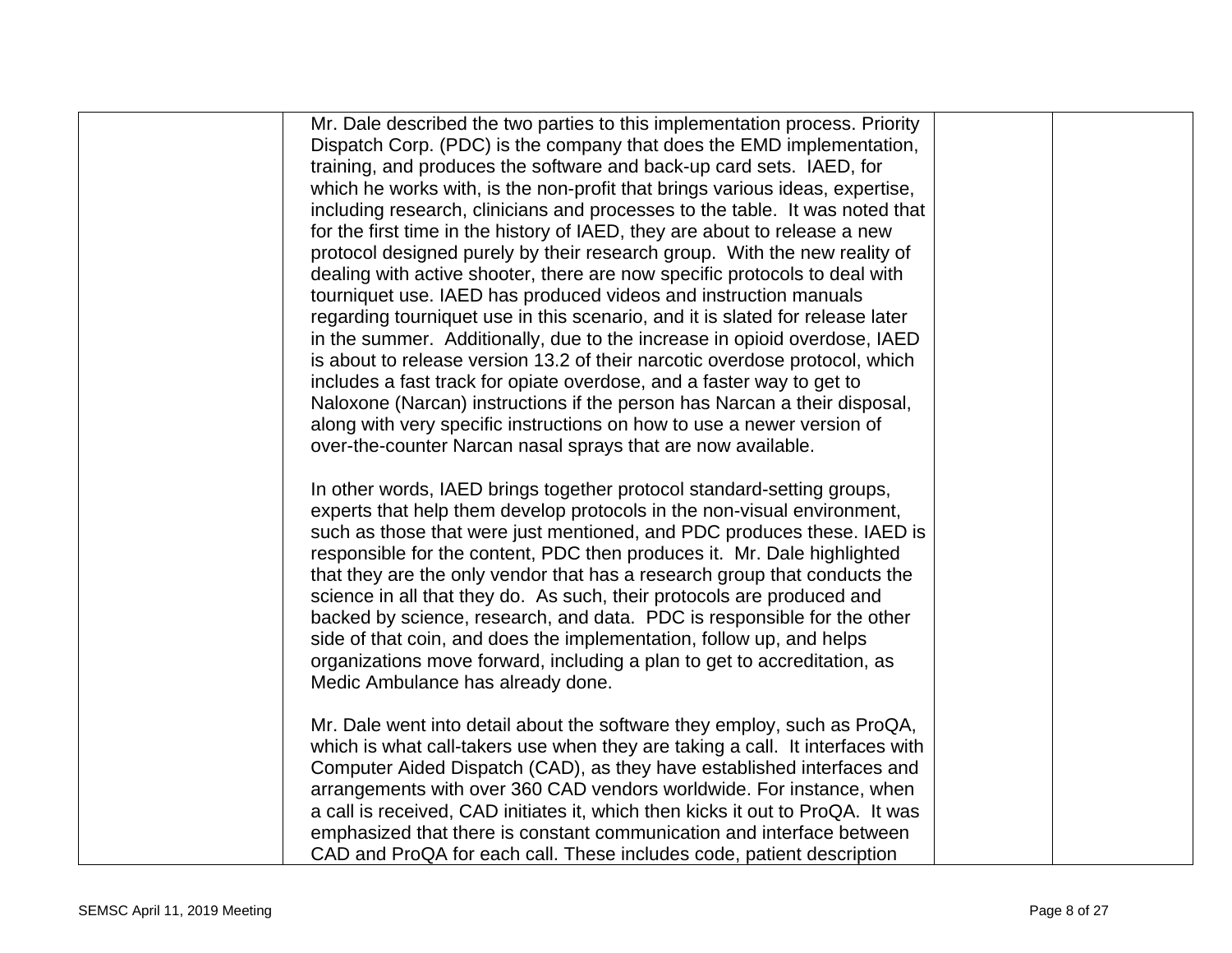| such as age, chief complaint, status of consciousness, and status of                                                                                                                                                                                                                                                                                                                                                                                                                                                                                                                                                                                                                                                                                                               |  |
|------------------------------------------------------------------------------------------------------------------------------------------------------------------------------------------------------------------------------------------------------------------------------------------------------------------------------------------------------------------------------------------------------------------------------------------------------------------------------------------------------------------------------------------------------------------------------------------------------------------------------------------------------------------------------------------------------------------------------------------------------------------------------------|--|
| breathing, etc. which first responders can access enroute to the call, for                                                                                                                                                                                                                                                                                                                                                                                                                                                                                                                                                                                                                                                                                                         |  |
| example.                                                                                                                                                                                                                                                                                                                                                                                                                                                                                                                                                                                                                                                                                                                                                                           |  |
|                                                                                                                                                                                                                                                                                                                                                                                                                                                                                                                                                                                                                                                                                                                                                                                    |  |
| AQUA is their quality assurance (QA) and quality improvement (QI)<br>software that integrates seamlessly with ProQA, working with one another<br>when they do case reviews. It was stated that agencies use this tool to<br>determine what goes, when they go, how it goes, and how many of them<br>go. Mr. Dale emphasized that if an agency is going to do that, it would be<br>prudent that these agencies ensure that the EMDs answering the phones<br>are doing things correctly. For example, when he was Chief in Salt Lake<br>City, they reduced their lights and sirens use by over (48%), adding that<br>his fire department will not send an engine "cold" when a patient is critical,<br>and to do this, they have to be fairly confident that their EMDs are doing it |  |
| correctly. Again, AQUA is what they use for QA/QI.                                                                                                                                                                                                                                                                                                                                                                                                                                                                                                                                                                                                                                                                                                                                 |  |
|                                                                                                                                                                                                                                                                                                                                                                                                                                                                                                                                                                                                                                                                                                                                                                                    |  |
| An important piece of all this is to realize that IAED has a research arm,<br>called ARC. It was added that for instance, when this project moves<br>forward and Solano County could partner with this research arm, at no<br>cost to study something. For example, if the EMS Medical Director wants<br>to look at CPR, Stroke or Trauma outcomes, ARC will take existing data<br>and produce dashboards so that the group can review and look at what<br>the local EMS system is doing using their system.                                                                                                                                                                                                                                                                       |  |
| Their EMD implementation process was discussed, including the various<br>phases of the onboarding experience, which includes Phase 1 (Pre-Live),<br>Phase 2 (Go Live), and Phase 3 (Post-Live), and what each phase or<br>section involves.<br>Phase 1: Pre-Live                                                                                                                                                                                                                                                                                                                                                                                                                                                                                                                   |  |
| 1. Site Evaluation and Plan<br>PDC will send out an implementation expert to gather information<br>such as determining how many seats are needed, what is the<br>CAD, connection between CAD and ProQA, how many people<br>need to be trained, and then devise an implementation plan.                                                                                                                                                                                                                                                                                                                                                                                                                                                                                             |  |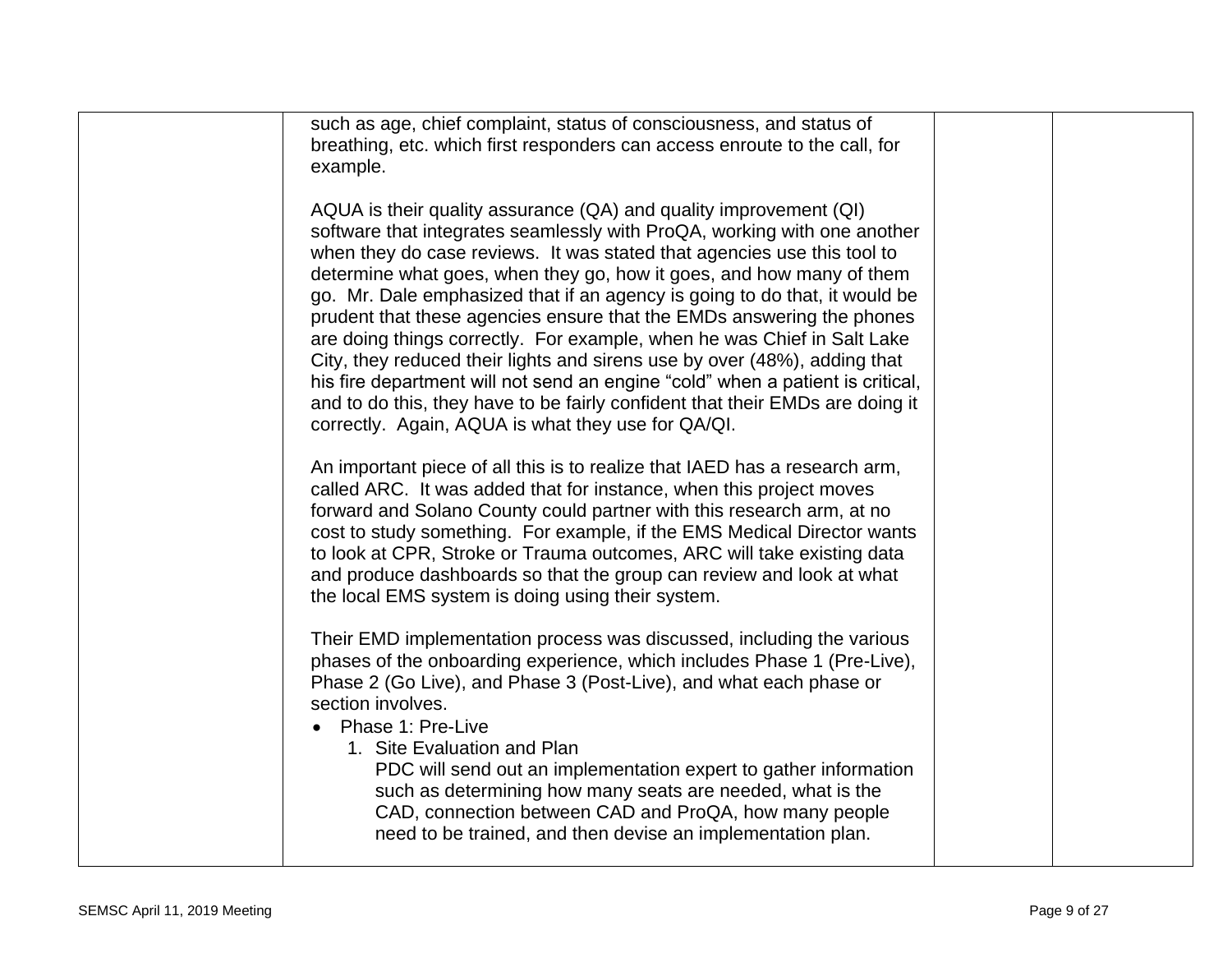| 2. Stakeholder Orientation<br>The stakeholder orientation deals with the "owners," which could<br>include the SEMSC Board, Fire Chiefs, various EMS stakeholder<br>groups, etc. to ensure that these groups understand what the<br>system entails. For instance, their coding matrix is composed of<br>468 individual codes in medical, which is one of the cleanest and<br>most objective, and never changes. These allow entities to look at<br>various data, such as chest pain, stroke or asthma attack<br>outcomes, etc., over an extended period of time. This information<br>will be readily available as long as CAD is interfaced with ProQA<br>and the Records Management System (RMS). The Medical<br>Director for instance, can look at the patient care record (PCR),<br>and connect prehospital, from dispatch, field, and post-hospital.<br>3. Kick-Off Activities |  |
|-----------------------------------------------------------------------------------------------------------------------------------------------------------------------------------------------------------------------------------------------------------------------------------------------------------------------------------------------------------------------------------------------------------------------------------------------------------------------------------------------------------------------------------------------------------------------------------------------------------------------------------------------------------------------------------------------------------------------------------------------------------------------------------------------------------------------------------------------------------------------------------|--|
| 4. Administrative Preparation<br>This deals with what the implementation plan will be, when it will<br>go live, and what this all means, especially to the field crews. All<br>information should be consistent, remaining the same regardless<br>of what call center it comes through. Compliance should be<br>monitored, in a similar way that response times are scrutinized. It<br>was noted that while the type and level of response for each call is<br>set by the fire chiefs and EMS stakeholders prior to going live,<br>they do not recommend changing response type/levels at this<br>point.                                                                                                                                                                                                                                                                          |  |
| 5. Training and Certification<br>EMD, Pro-QA, QI, and other trainings are conducted. Again, it was<br>reiterated that since the PSAPs have not been EMD certified, that<br>no changes to the type and level of response be made within 90<br>days and give crews time to adjust to all the other changes first.                                                                                                                                                                                                                                                                                                                                                                                                                                                                                                                                                                   |  |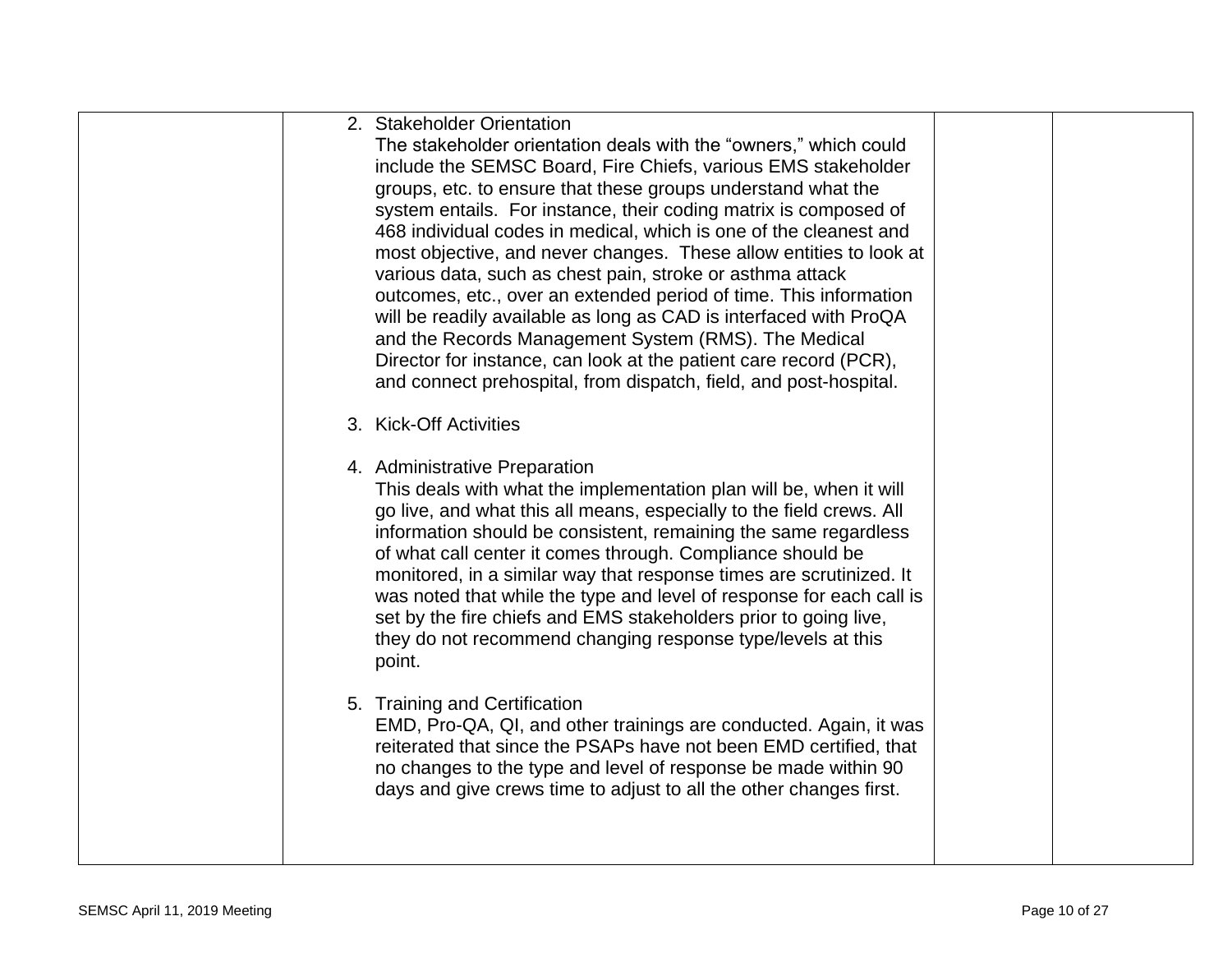| It was noted that most PSAPs are primarily run by police, where<br>only about 20% of the volume are EMS, and the majority will be<br>police matters. It might be a challenge to convince dispatchers to<br>put 80% of their effort into only 20% of their load, in a police-driven<br>call center. |
|----------------------------------------------------------------------------------------------------------------------------------------------------------------------------------------------------------------------------------------------------------------------------------------------------|
| 6. Installation and Configuration                                                                                                                                                                                                                                                                  |
| Phase 2: Go Live<br>1. Go-Live Support<br>PDC staff will be present at each other to provide support and<br>answer questions, whether it be on the software, trouble shooting,<br>etc. and this can help build confidence                                                                          |
| 2. Instant QA<br>Once the call centers go live, QA also begins, which will also<br>involve first responders, to see if the information they receive from<br>the EMDs match patient condition on scene.                                                                                             |
| 3. Outreach and Communications<br>Simply means letting everyone know what is going to change, and<br>what is going to happen. IAED assists agencies in this process and<br>has a packet of information they use to help the public understand<br>what is going on.                                 |
| Phase 3: Post Live<br>1. Follow-up Checkpoints<br>2. QA/QI and Performance Review<br>3. Continuing Dispatcher Education<br>4. Ongoing Support/Feedback<br>5. Agency Accreditation                                                                                                                  |
|                                                                                                                                                                                                                                                                                                    |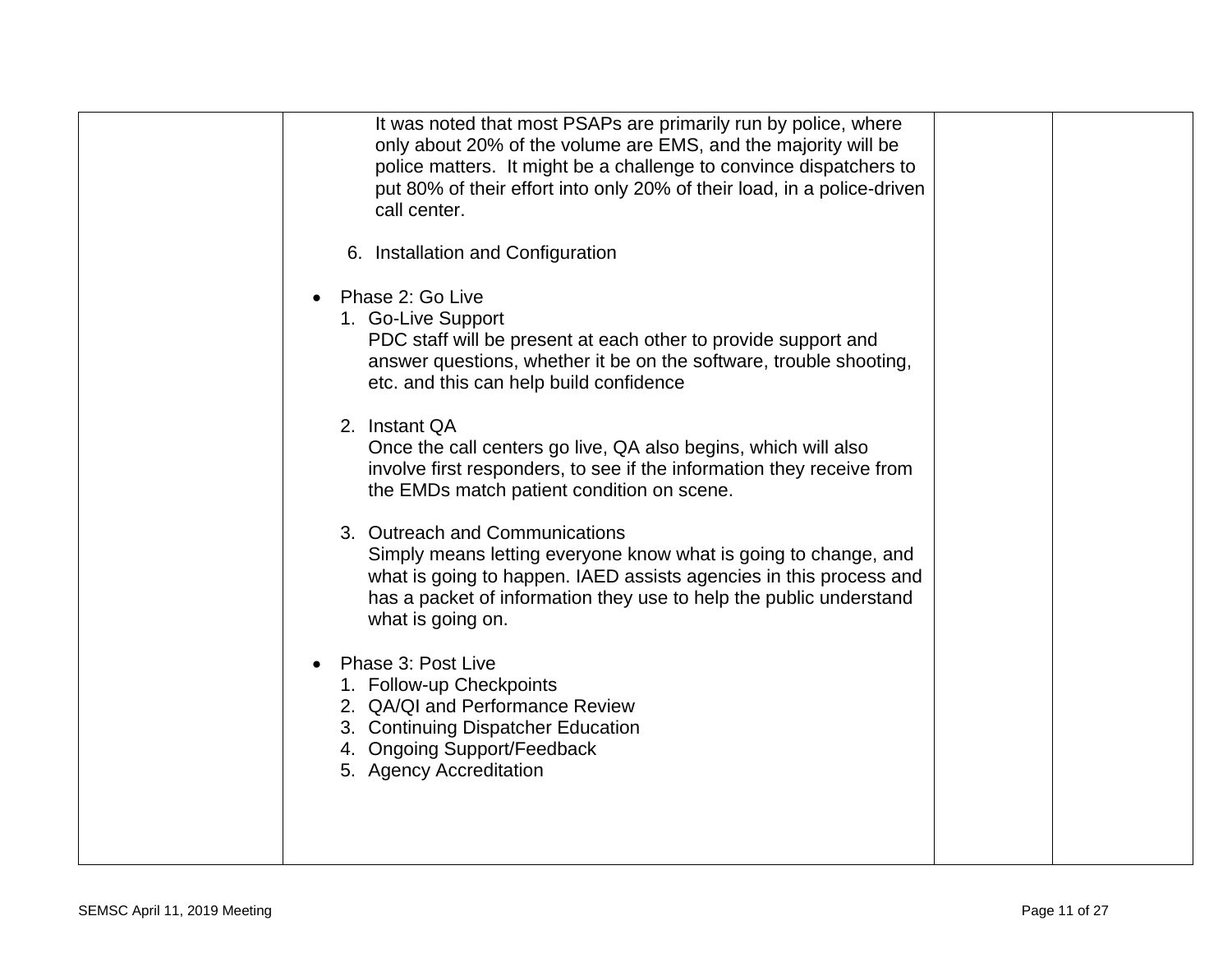| It was noted that while QA and training are usually the first ones cut when<br>finances get tight, the EMS system could not afford to skip QA and<br>ongoing training. In the post-live stage, the importance of doing a case<br>review and feedback from the first call was emphasized, to avoid issues<br>and possible lawsuits. In the average 9-1-1 center, the call takers have no<br>EMS background. The dispatchers' role is to determine patient signs and<br>symptoms, and dispatch resources based on those signs and symptoms,<br>and to try and stabilize the patient until those resources arrive on scene.<br>Again, it was reiterated that case review, feedback, and ongoing<br>education are integral to their program, and will not sell the program<br>without these. |  |
|------------------------------------------------------------------------------------------------------------------------------------------------------------------------------------------------------------------------------------------------------------------------------------------------------------------------------------------------------------------------------------------------------------------------------------------------------------------------------------------------------------------------------------------------------------------------------------------------------------------------------------------------------------------------------------------------------------------------------------------------------------------------------------------|--|
| Once things are in place, where EMS can look at the data and make<br>adjustments on type and level of response for various medical calls. It<br>was highlighted that initial resistance can be overcome if the dispatchers<br>do what their supposed to do, as evidenced by improved outcomes, etc.<br>This process can ultimately lessen the load on fire engines and<br>ambulances, as the process gets refined and adjusted, with the data<br>available to support the changes. Mr. Dale also mentioned the importance<br>of working with the media in the post-go live to highlight that this process<br>is to improve outcomes; and mentioned that they have a public relations<br>firm that can help manage media relations.                                                       |  |
| There was also a discussion about the various oversight groups involved<br>in this process. There is the Quality Assurance Unit (QAU), which<br>conducts random audits and case reviews monthly. In addition to the<br>QAU, PDC also offers NationalQ, which is a pay-for-service case review,<br>which can be utilized as needed.                                                                                                                                                                                                                                                                                                                                                                                                                                                       |  |
| The Dispatch Review Committee (DRC) is composed of QA staff,<br>communication center staff including EMDs, trainors, and even information<br>technology (IT), as well as field providers, ideally no higher than the fire<br>captain, who meet monthly to discuss any concerns, questions, and<br>problem-solve to improve the system.                                                                                                                                                                                                                                                                                                                                                                                                                                                   |  |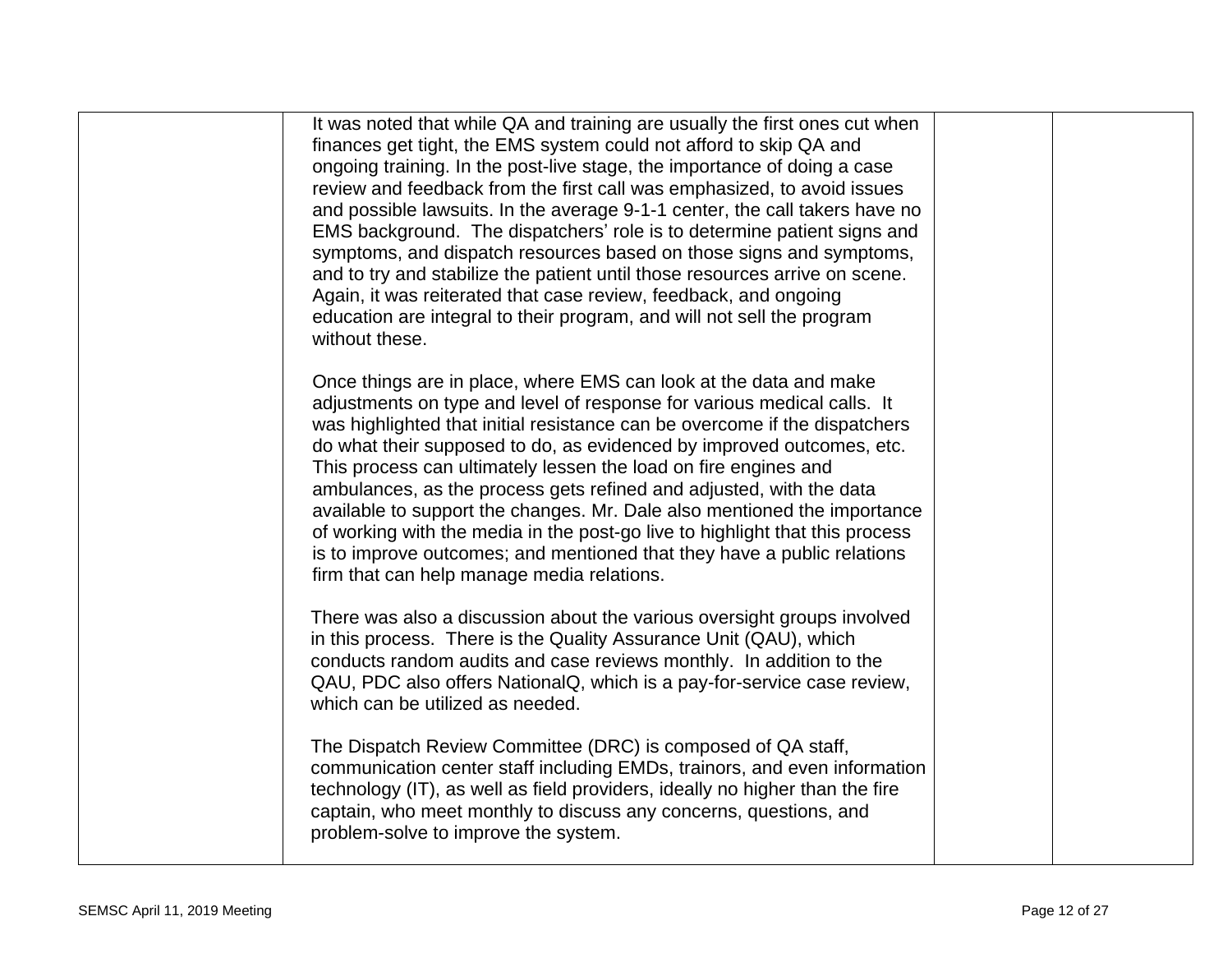| It was emphasized that the EMDs working in the call centers do not<br>generally see the patient or outcome of the call, unlike the paramedics and<br>EMTs. This is the connection between dispatch, field, training and QA.<br>The DRC gets together, reviews data, and drafts policy for Dispatch. The |  |
|---------------------------------------------------------------------------------------------------------------------------------------------------------------------------------------------------------------------------------------------------------------------------------------------------------|--|
| Steering Committee, which meets quarterly, and is composed of fire<br>chiefs, communication directors, operations managers, medical                                                                                                                                                                     |  |
| director(s), and even legal counsel, reviews and approves these policies.<br>It was noted that they can give the DRC desired outcomes but should<br>ideally allow the DRC to write specific policies to achieve those outcomes.                                                                         |  |
| Mr. Dale observed that without an engaged DRC drafting policy, reviewing<br>protocols, et., over time, the system will likely fail. It was added that this<br>design has worked well all over the world, although each system may not<br>look the same.                                                 |  |
|                                                                                                                                                                                                                                                                                                         |  |
| Mr. Dale cautioned that it would not be ideal to have all the fire<br>departments represented all at once in the DRC, or it will be harder to get<br>anything accomplished due to its size. It was suggested that fire                                                                                  |  |
| department representatives to the DRC could perhaps rotate between the<br>various fire agencies, so everyone still has a voice in the system. In the<br>post-live phase, the importance of regular QA case reviews, feedback,                                                                           |  |
| call-taker certification, ongoing training, and subsequent agency<br>accreditation, for the success of the system was also emphasized. It was                                                                                                                                                           |  |
| added that the College of Emergency Dispatch (College) now has over<br>one hundred twenty hours of education available online to their clients,<br>where EMDs can go through the required certification courses for medical,                                                                            |  |
| fire, and police anytime. This simplifies the certification process. EMDs<br>are tested at the end of each module, which means no additional testing is<br>required after completing all the courses in three disciplines. Furthermore,                                                                 |  |
| as mentioned by Medic, IAED offers an accreditation process, which looks<br>at policy, procedure, ongoing certification, number of critical and major                                                                                                                                                   |  |
| deviations, non-compliant and high compliance cases, etc. IAED already<br>reviews their client's call centers monthly to look at compliance, which<br>gives the client confidence to make changes, not only at the call center,                                                                         |  |
| but also with the types of response, etc. that they find necessary for<br>system improvement and risk reduction.                                                                                                                                                                                        |  |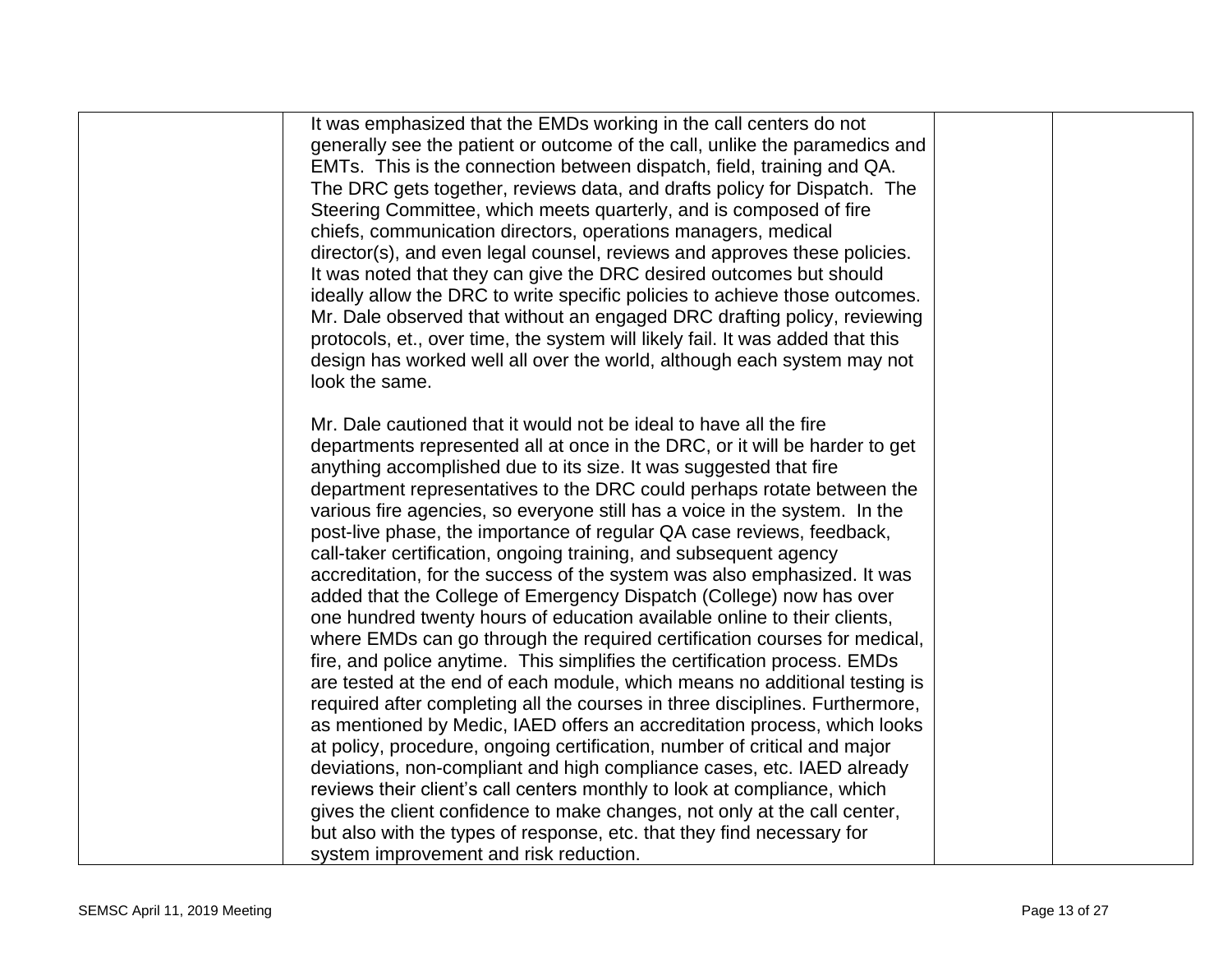| There was discussion risks and benefits, and one risk is the number of call<br>centers for Solano County, of which there are eight, including Medic and<br>the California Highway Patrol (CHP) according to Mr. Selby; the Board<br>Chair stated that there seven city fire departments, and four<br>unincorporated, bringing the total to eleven. Mr. Dale added that there is<br>some risk if there will be 7-8 call centers where EMD will have to be<br>implemented, as this will dilute the call volume for each center. The<br>smaller the center or lower the call volume in a call center, the harder it is<br>for EMDs to stay compliant or competent in their skills because they do<br>not take those critical skills calls often, especially if the primary task is<br>police call taking. In this case, additional focus on more ongoing training<br>and certification for EMDs will be important to minimize this risk. QI                                                                                                                                       |  |
|--------------------------------------------------------------------------------------------------------------------------------------------------------------------------------------------------------------------------------------------------------------------------------------------------------------------------------------------------------------------------------------------------------------------------------------------------------------------------------------------------------------------------------------------------------------------------------------------------------------------------------------------------------------------------------------------------------------------------------------------------------------------------------------------------------------------------------------------------------------------------------------------------------------------------------------------------------------------------------------------------------------------------------------------------------------------------------|--|
| process can sometimes also be challenging in smaller centers, including<br>having to find staff to do the case reviews.<br>The benefits of this program were also discussed. One is that no matter<br>what call center they call, the person will reach a trained EMD, noting that<br>the best possible way is when the first person a caller talks to when they<br>call 9-1-1 would take the call, keep the call, and walk the caller through the<br>interrogation instruction sequence. Another benefit is local control, where<br>different chiefs may want different things, and local systems may be set up<br>a different way. However, the same coding matrix can be used and<br>tailored to the unique environment of your local system. Furthermore,<br>each city or district can function as each other's back-up, in case of a<br>large incident, as their standards of care would be the same, with<br>personnel having had the same training and certification. Another<br>advantage would be the potential for research and benchmark against<br>other agencies. |  |
| In summary, Mr. Dale repeated that should Solano EMS decide to move<br>forward, PDC would send out an implementation expert to complete an<br>assessment of the system, which includes looking at how many actual call<br>centers will be opened, how many EMD seats need training, which helps<br>determine cost for each EMD seat, for each center, and total cost for the<br>County for AQUA, ProQA and for certification, etc.                                                                                                                                                                                                                                                                                                                                                                                                                                                                                                                                                                                                                                             |  |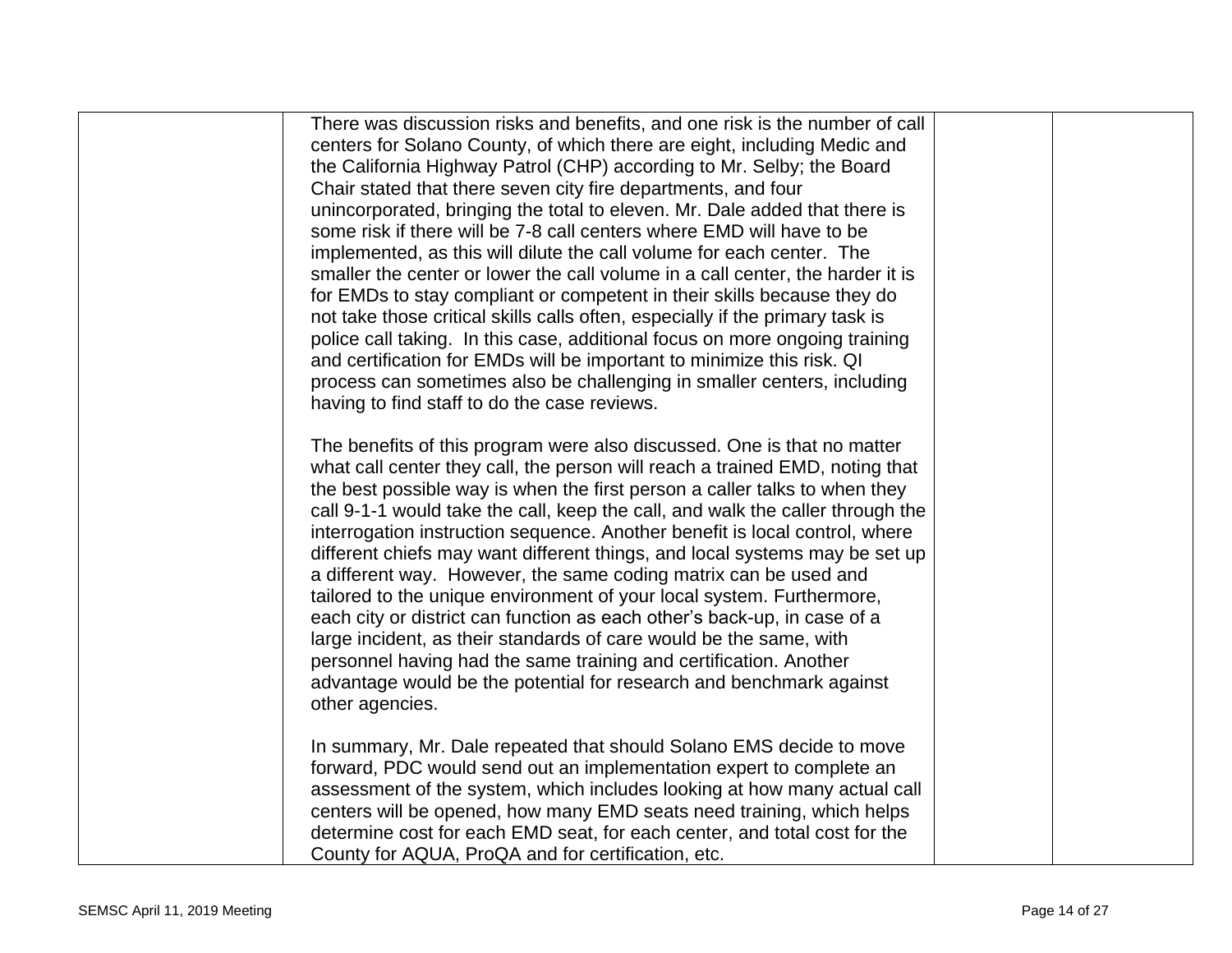| Implementation timelines will then be established, including scheduling                                                                             |  |
|-----------------------------------------------------------------------------------------------------------------------------------------------------|--|
| EMD classes, which are normally three days each, which could be done                                                                                |  |
| through regional courses, which can help economize on this aspect. Other<br>steps would include getting all EMDs certified, deploying the software, |  |
|                                                                                                                                                     |  |
| testing that the software and CAD are functioning together as they should,                                                                          |  |
| develop the interface between CAD and the mobile data terminals or                                                                                  |  |
| computers (MDT/MDC) and ensure that they are working, get the various<br>committees set-up, and then plan for Go Live.                              |  |
|                                                                                                                                                     |  |
| Board Member Pan wanted to understand how the calls are routed and                                                                                  |  |
| who receives the calls when someone calls 9-1-1, given that there are                                                                               |  |
| currently multiple call centers. Board Chair Corsello replied that each                                                                             |  |
| phone number is programmed to reach one of the eight call centers, when                                                                             |  |
| a person calls 9-1-1, depending on the caller's location. Calls from cellular                                                                       |  |
| phones go to the CHP. Currently, most of these dispatch centers are run                                                                             |  |
| by law enforcement, with a couple of jurisdictions that are overlapping,                                                                            |  |
| such as where an area is covered by the County, and a fire district, or two                                                                         |  |
| cities are working together, or sometimes, like in the case of Benicia,                                                                             |  |
| where they are buying their services from another County. Board Member                                                                              |  |
| Pan wanted to clarify that if the County moves forward with this EMD                                                                                |  |
| process with Priority Dispatch, that this system will be more cohesive. Mr.                                                                         |  |
| Dale responded that one of the benefits is that no matter where the call                                                                            |  |
| goes to in Solano County, the caller knows that the person receiving the                                                                            |  |
| call is trained and certified to be an EMD to manage that call. Board                                                                               |  |
| Member Pan further inquired as to whether PDC offers a simulation or                                                                                |  |
| some similar program to experience that would allow prospective buyers                                                                              |  |
| to "experience" the EMD system. It was explained that on the PDC                                                                                    |  |
| website (www.prioritydispatch.net) there is a video available where                                                                                 |  |
| viewers can see a person working with ProQA. Mr. Dale added that when                                                                               |  |
| PDC comes in to do the ProQA training, they set up all the dispatchers                                                                              |  |
| through that software training. However, if the Board would like to request                                                                         |  |
| a 15-minute demo, this can be arranged through a conference call or a                                                                               |  |
| webinar, but this would not include the different CAD interfaces. Board                                                                             |  |
| Member Pan stated that she would be interested in a demo with the other                                                                             |  |
| Board Members.                                                                                                                                      |  |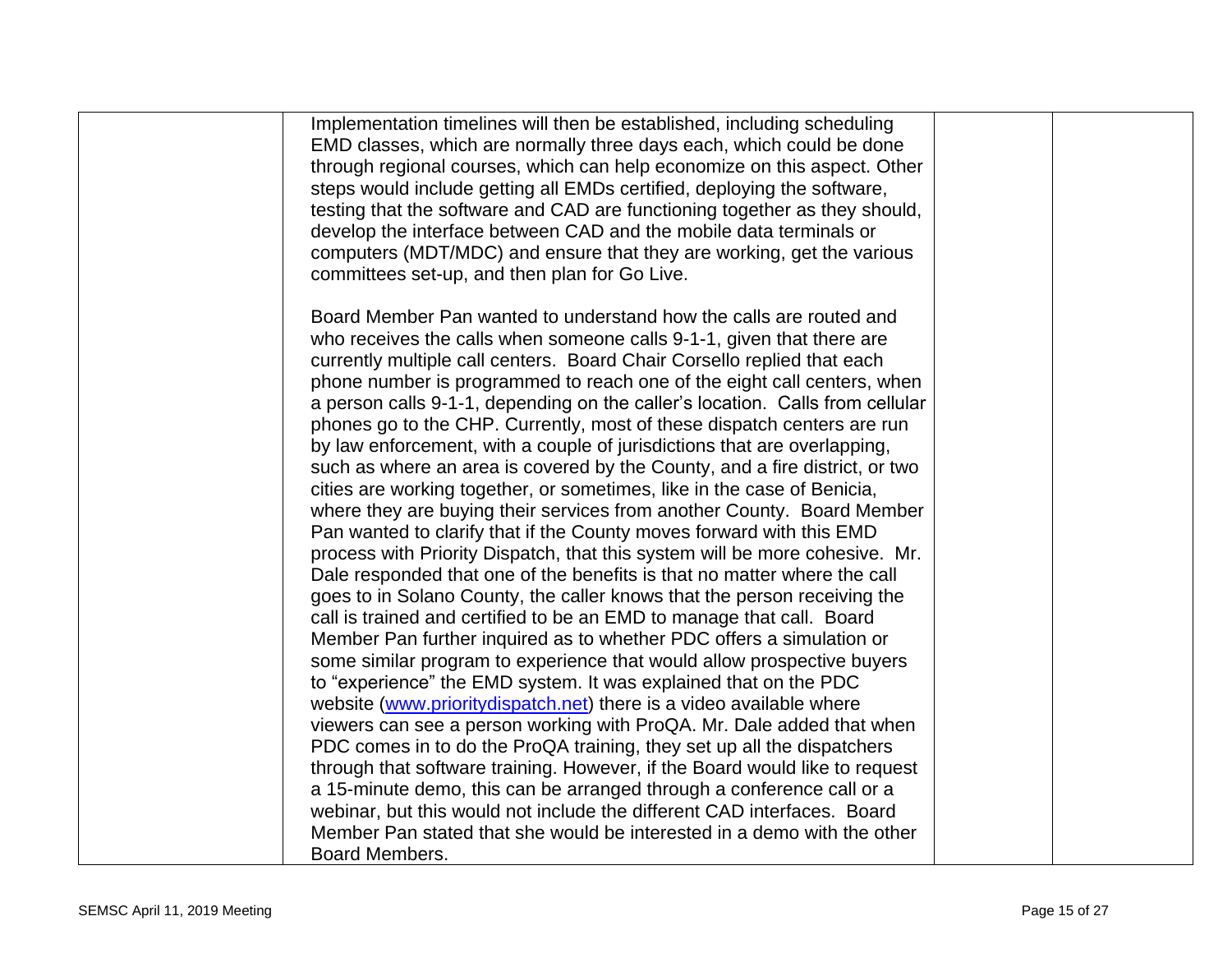| Mr. Dale stated that it could be arranged by email, even if there was only     |  |
|--------------------------------------------------------------------------------|--|
| one person who would like to see the demo.                                     |  |
|                                                                                |  |
| Board Member Chadwick declared that he believes CHP does not                   |  |
| dispatch for medical, so EMD would not be needed there, and was also           |  |
|                                                                                |  |
| unsure as to whether Medic receives 9-1-1 calls in dispatches. It was          |  |
| pointed out that Medic is already using EMD. Board Member Chadwick             |  |
| opined that based on Mr. Dale's detailed presentation, the two biggest         |  |
| benefits are pre-arrival instructions and the coding matrix, and asked if the  |  |
| latter has to be dealt with at the County level. Citing Benicia as an          |  |
| example, if they wanted to implement this, Board Member Chadwick               |  |
| wanted clarification on whether the city can decide whether to respond to      |  |
| a call, or respond Code 1 or Code 2 to a call, without the County having a     |  |
| policy for it. The EMS Administrator, Mr. Selby, replied that the EMS          |  |
| Agency cannot not dictate whether to respond Code 1 or Code 2, as this is      |  |
| a non-medical decision. The medical aspect would be getting pre-arrival        |  |
|                                                                                |  |
| instructions. Dr. Mumma, the EMS Agency Medical Director, concurred,           |  |
| adding that this was what was previously discussed. The code remains           |  |
| the same, but the responding agency decides the response to that code,         |  |
| who goes, etc., similar the earlier discussion on how a response to the        |  |
| same code may look different in Salt Lake City versus Los Angeles, the         |  |
| response between cities may differ, within the same code.                      |  |
|                                                                                |  |
| Board Member Chadwick stated that this makes sense for the (fire) first        |  |
| responder unit, but wondered if the same applied to the ambulance              |  |
| providers such as getting to a call in a certain amount of time. Mr. Dale      |  |
| explained that the fire chief generally makes the decision on who, what,       |  |
| when, where, and how within reasonable standards. As far as the                |  |
|                                                                                |  |
| ambulance provider, this becomes a contractual agreement, and even             |  |
| when a fire agency is using their own resources, which usually requires a      |  |
| modification of the contract, and typically is not done in the first year. For |  |
| this group, for instance looking at all nine centers becoming compliant, is    |  |
| more important. Mr. Dale gave an example of what was done in his area,         |  |
| where they had an ambulance contract, and how they categorized the             |  |
| calls into life threatening and non-life threatening.                          |  |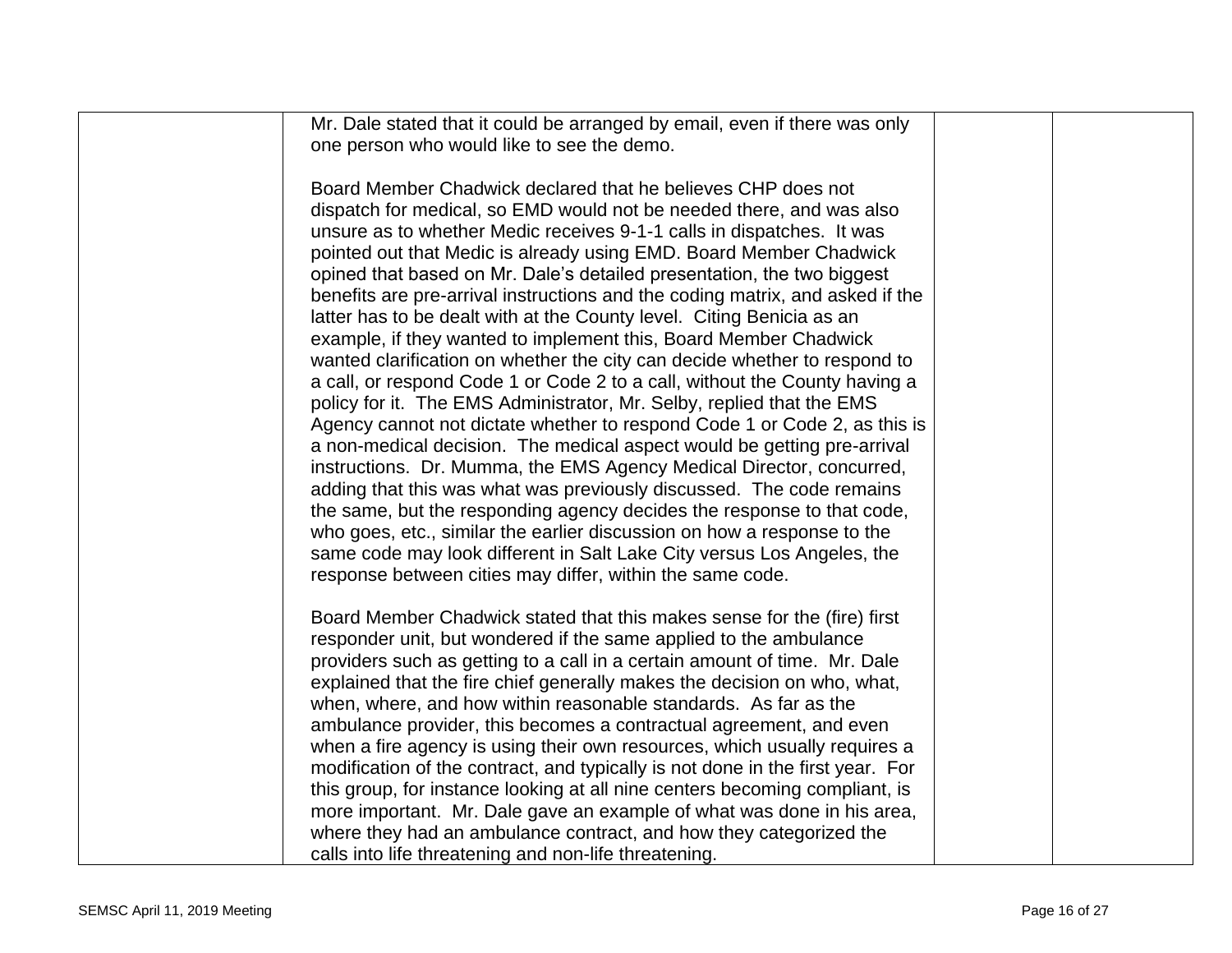| For the highest acuity patients, they wanted the ambulance to arrive within                                                                                                                                                                                                                                                                                                                                                                                                                                                                                                                                                                                                                                                                                                                                                                                                                                                                                                                                                                                                                                                                                                            |  |
|----------------------------------------------------------------------------------------------------------------------------------------------------------------------------------------------------------------------------------------------------------------------------------------------------------------------------------------------------------------------------------------------------------------------------------------------------------------------------------------------------------------------------------------------------------------------------------------------------------------------------------------------------------------------------------------------------------------------------------------------------------------------------------------------------------------------------------------------------------------------------------------------------------------------------------------------------------------------------------------------------------------------------------------------------------------------------------------------------------------------------------------------------------------------------------------|--|
| 7 minutes 59 seconds, 95% of the time. For the non-emergency or non-                                                                                                                                                                                                                                                                                                                                                                                                                                                                                                                                                                                                                                                                                                                                                                                                                                                                                                                                                                                                                                                                                                                   |  |
| life-threatening cases, their standard was 15 minutes 59 seconds. This                                                                                                                                                                                                                                                                                                                                                                                                                                                                                                                                                                                                                                                                                                                                                                                                                                                                                                                                                                                                                                                                                                                 |  |
| change was done by determining codes.                                                                                                                                                                                                                                                                                                                                                                                                                                                                                                                                                                                                                                                                                                                                                                                                                                                                                                                                                                                                                                                                                                                                                  |  |
| Board Member White inquired if PDC had any competitors, who are those<br>competitors, wanting to know how broad and deep the market is for this<br>type of service. Mr. Dale explained that his company is in the top 85% of<br>the top two hundred largest cities in the country, and in the top 75% of the<br>top 25 cities in the country. Their competitors are Powerphone,<br>Association of Public-Safety Communications Officials (APCO), and LTI.                                                                                                                                                                                                                                                                                                                                                                                                                                                                                                                                                                                                                                                                                                                              |  |
| King County in Washington State produced their own product, but has<br>since stopped providing support for their software. It was added that there<br>are also a number of homegrown EMD products. For instance, the San<br>Jose Fire Department (SJFD) produced their own EMD version, but was<br>unable to keep up with the standards of care and practice, that they<br>switched over to PDC. When SJFD switched over to their system, they<br>had a unique ability to do CPR and mouth stoma for a patient who has a<br>tracheotomy. PDC produced a software version of this, and implemented<br>it into their system. It was stated that there are also other state programs,<br>such as in the State New Jersey, who have their own system, and they<br>offer it for "free", but the organizations who use them have to input all of<br>their own questions and instructions. In other words, they provide a<br>template for EMD. Mr. Dale summarized that while they do have<br>competitors, but none of them are worldwide, and his company is the only<br>worldwide competitor in this market. They are also the only ones that<br>have research and accreditation available. |  |
| Board Member White noted that Mr. Dale talked about the impact on<br>dispatchers from the perspective of training, spending eighty percent of                                                                                                                                                                                                                                                                                                                                                                                                                                                                                                                                                                                                                                                                                                                                                                                                                                                                                                                                                                                                                                          |  |
| their time learning, implementing and getting up to speed on EMD;                                                                                                                                                                                                                                                                                                                                                                                                                                                                                                                                                                                                                                                                                                                                                                                                                                                                                                                                                                                                                                                                                                                      |  |
|                                                                                                                                                                                                                                                                                                                                                                                                                                                                                                                                                                                                                                                                                                                                                                                                                                                                                                                                                                                                                                                                                                                                                                                        |  |
|                                                                                                                                                                                                                                                                                                                                                                                                                                                                                                                                                                                                                                                                                                                                                                                                                                                                                                                                                                                                                                                                                                                                                                                        |  |
| Board Member While wanted to know the impact on call times,<br>specifically, if the calls times will be longer because of using this system,                                                                                                                                                                                                                                                                                                                                                                                                                                                                                                                                                                                                                                                                                                                                                                                                                                                                                                                                                                                                                                           |  |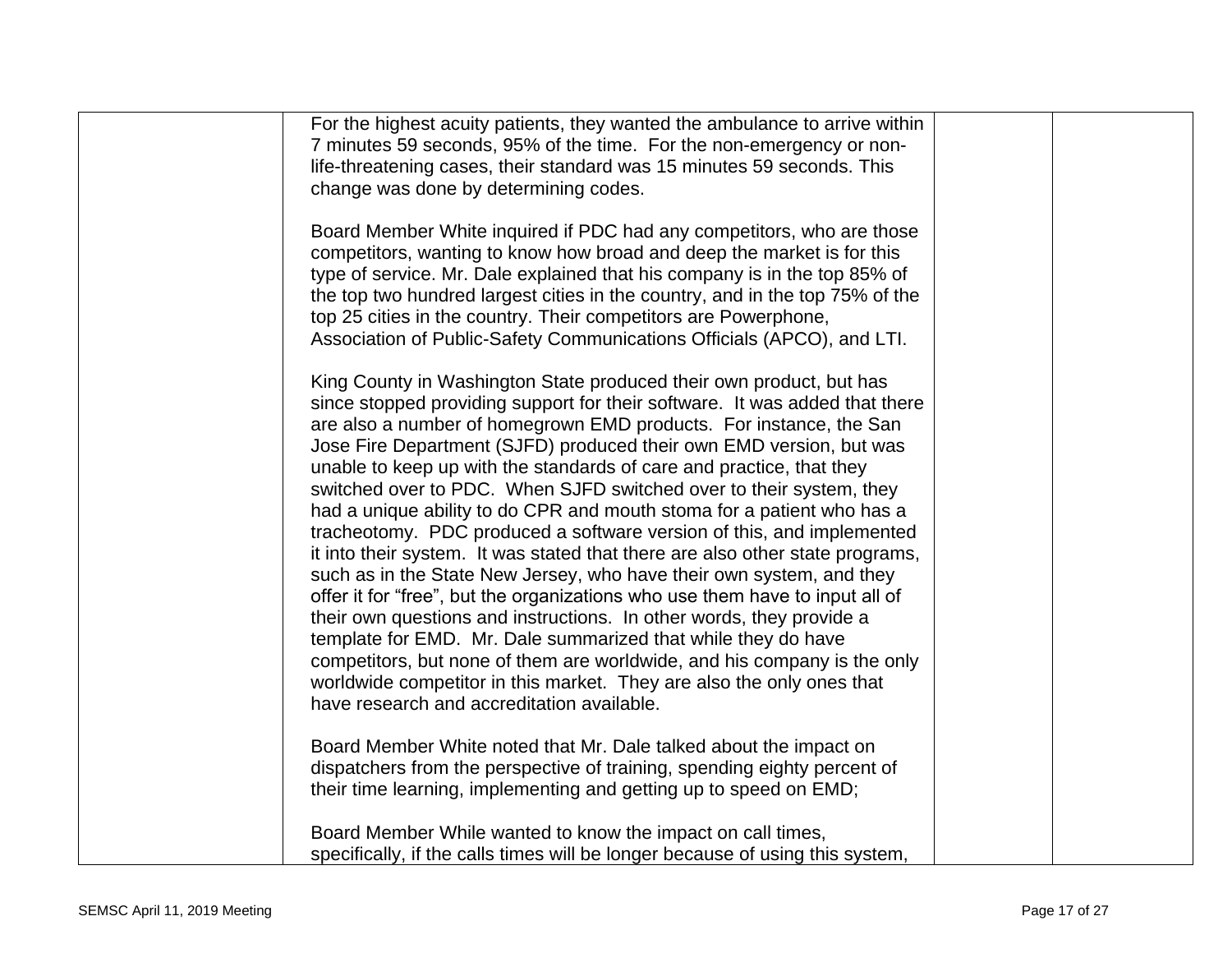| does this change dramatically, and what is the work load impact, if any.<br>Mr. Dale responded initially, the call processing time will go up, then they<br>will flatten out and be similar to previous levels, perhaps slightly higher<br>than they were before because they are doing more. It was emphasized<br>that the majority of time is spent verifying address and phone number,<br>which takes about 45 seconds per call because so many calls are now<br>coming from cell phones. In California, it is more prolonged because cell<br>phone calls are routed to CHP first, before being transferred to the<br>appropriate PSAP. Therefore, it is unfair to begin computing call<br>processing time from this point. Mr. Dale pointed out that IAED computes<br>the call processing time starts when the EMD asks what happened to the<br>patient, which generally happens after telephone and address verification.<br>Furthermore, the average call processing time for medical, fire and police<br>for critical emergencies is less than 40 seconds to get a code and get<br>resources out the door. However, if the call is for a non-emergent issue<br>such as gout, joint pain, sleeplessness, etc. the call is going to be closer to<br>between 1 minute to 1 minute 20 seconds, because the EMD is going to<br>try to make sure that nothing else is going on. It was also added that if one<br>looks at the aggregate call times, about 60% are non-emergent, and<br>higher at urban communities. Therefore, when they look at average call<br>times, they break it down based determinant type, classifying them as<br>Echo, Delta, Charlie, Bravo or Alpha. The Echos and Deltas need to be<br>dispatched fairly quickly, while the Charlies, Bravos and Alphas might not<br>be dispatched quite as fast. They look at whether the call is life<br>threatening, or non-life threatening, or emergent or non-emergent and that<br>is where they begin looking at times on task. Mr. Dale noted that their |  |
|-------------------------------------------------------------------------------------------------------------------------------------------------------------------------------------------------------------------------------------------------------------------------------------------------------------------------------------------------------------------------------------------------------------------------------------------------------------------------------------------------------------------------------------------------------------------------------------------------------------------------------------------------------------------------------------------------------------------------------------------------------------------------------------------------------------------------------------------------------------------------------------------------------------------------------------------------------------------------------------------------------------------------------------------------------------------------------------------------------------------------------------------------------------------------------------------------------------------------------------------------------------------------------------------------------------------------------------------------------------------------------------------------------------------------------------------------------------------------------------------------------------------------------------------------------------------------------------------------------------------------------------------------------------------------------------------------------------------------------------------------------------------------------------------------------------------------------------------------------------------------------------------------------------------------------------------------------------------------------------------------------------------------------|--|
| times on task are in parameter with the NFPA 1221 call processing<br>standard, which states that 90% of emergency calls are dispatched in 60                                                                                                                                                                                                                                                                                                                                                                                                                                                                                                                                                                                                                                                                                                                                                                                                                                                                                                                                                                                                                                                                                                                                                                                                                                                                                                                                                                                                                                                                                                                                                                                                                                                                                                                                                                                                                                                                                  |  |
| seconds or less. It was noted however, that this is changing again in<br>August 2019. Furthermore, that the NFPA is very vague, saying things<br>such as cardiac emergencies, neurological emergencies, severe trauma.                                                                                                                                                                                                                                                                                                                                                                                                                                                                                                                                                                                                                                                                                                                                                                                                                                                                                                                                                                                                                                                                                                                                                                                                                                                                                                                                                                                                                                                                                                                                                                                                                                                                                                                                                                                                        |  |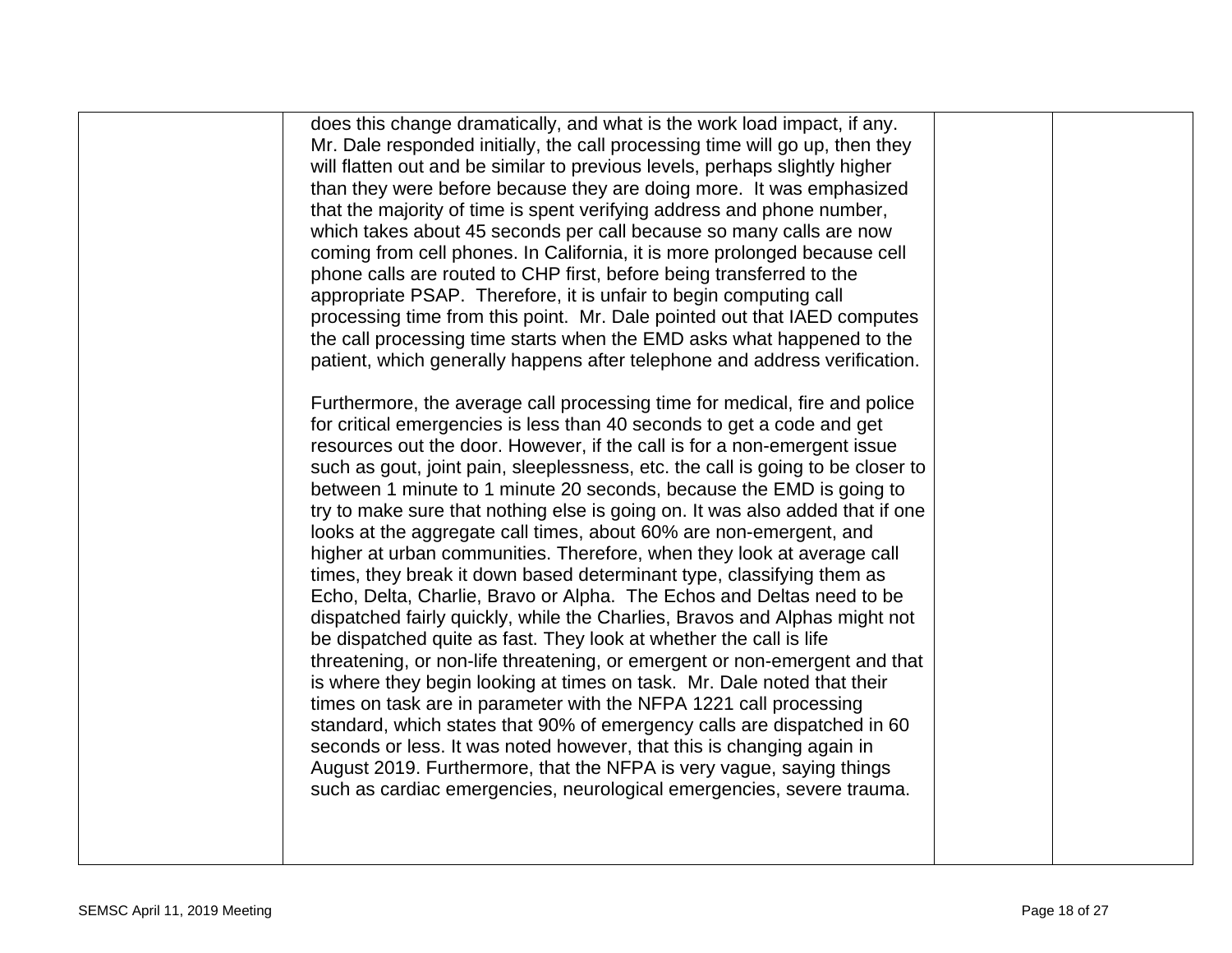| It is not clinically specific or clinically relevant in as far as identifying what<br>constitutes a cardiac emergency – does it include panic attacks with chest<br>pain, or is it strictly severe chest pain or only cardiac arrest? Mr. Dale<br>further explained that there is a specific report in ProQA called NFPA<br>1221. This allows agencies to look at specific codes and determine if they<br>are within NFPA 1221 standards.                                                                                                                                                                                                                                                                                                                                                                                                                |  |
|----------------------------------------------------------------------------------------------------------------------------------------------------------------------------------------------------------------------------------------------------------------------------------------------------------------------------------------------------------------------------------------------------------------------------------------------------------------------------------------------------------------------------------------------------------------------------------------------------------------------------------------------------------------------------------------------------------------------------------------------------------------------------------------------------------------------------------------------------------|--|
| Board Member White also wanted to know if PDC and IAED have had<br>experience in working with Joint Powers Authority (JPA), which is how the<br>local system is set up, noting that this is part of how the member cities<br>insure themselves, in addition to securing insurance up to a certain limit<br>for each city. If so, what kinds of issues or questions those JPAs might<br>have had with regards to implementation if SEMSC would like to move<br>forward with this project. Mr. Dale explained that in 38 years, his<br>organization has never been sued, so they have not had any experience<br>with litigation. They do provide professional witness protection, if<br>something does occur. It was added that they have had perhaps three to<br>four cases filed in some way but has never gone past the initial<br>investigation phase. |  |
| Mr. Dale added that they have had experience working with JPAs. In the<br>past, there was an insurance agency that said using the Medical Priority<br>Dispatch System (MPDS) was a de facto insurance against litigation as<br>they have never had to deal with it since 1979. If an agency using their<br>system is compliant to the protocol process, they simply have never had<br>anyone have a bad outcome. Not to say that they have not had patients<br>who died, but their system meets or exceeds the standard of practice and<br>they ensure it is upgraded all the time.                                                                                                                                                                                                                                                                      |  |
| Board Member White noted that Mr. Dale made a good point about the<br>number of calls in a call center impacting an EMDs ability to stay sharp on<br>the protocols; The question was, given the number of centers PDC is in,<br>has PDC done any statistical or data analysis on quality as it relates to the<br>number of calls, and if there is any useful benchmark that they have<br>produced that could be meaningful to SEMSC during this process.                                                                                                                                                                                                                                                                                                                                                                                                 |  |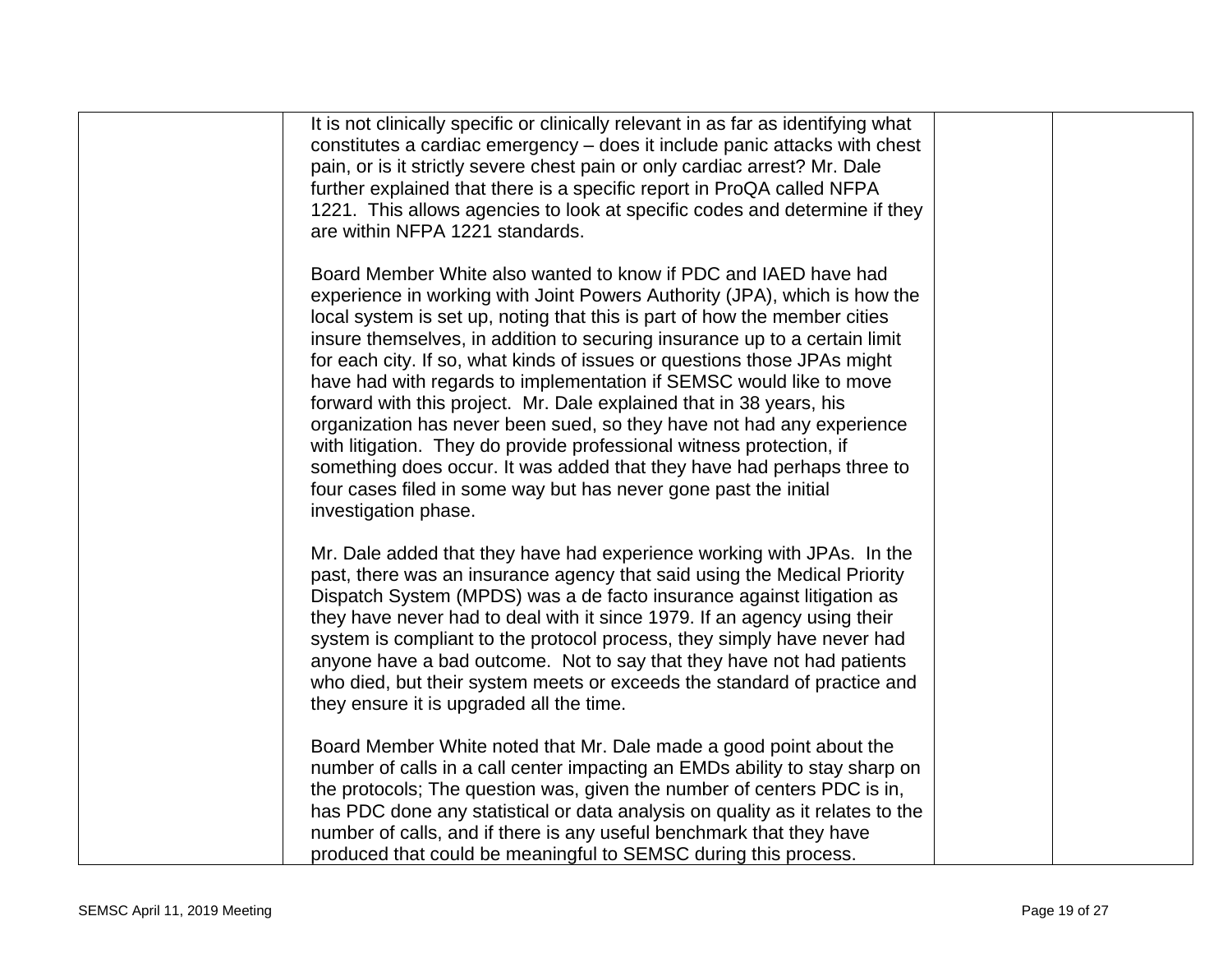| For instance, to consider what is the right size call center, is there some<br>sort of diminishing quality, what does that call volume look like on the<br>upside where you know that everyone will be sharp on their skills, etc.<br>Also, if they have had a chance to look at their centers and analyze that<br>data for SEMSC to consider that information.                                                                                                                                                                                                                                                                                                                                                                                                                                                                                                                                                                                |  |
|------------------------------------------------------------------------------------------------------------------------------------------------------------------------------------------------------------------------------------------------------------------------------------------------------------------------------------------------------------------------------------------------------------------------------------------------------------------------------------------------------------------------------------------------------------------------------------------------------------------------------------------------------------------------------------------------------------------------------------------------------------------------------------------------------------------------------------------------------------------------------------------------------------------------------------------------|--|
| Mr. Dale explained that many agencies have asked this question, and<br>there are a lot of variables that kick in, but the simple answer is that they<br>have never come up with a specific numeric value of how many cases<br>need to come through to each call taker to be able to stay competent. It<br>was added that he is unsure that they have looked at competency versus<br>the number of calls that are taken. It would be a challenging but<br>interesting research study if it was done.                                                                                                                                                                                                                                                                                                                                                                                                                                            |  |
| The more important issue is the number of training hours and education<br>that that the EMDs get. It was pointed out that the struggle is that call<br>takers almost never see training on what they do; which is not tangible or<br>touching the patient. The EMDs have to give instructions such as CPR to<br>the caller "blind" and have to control the caller, the scene, and provide<br>care to the patient from a distance. The training that IAED provides<br>through the College is very specific to this environment.                                                                                                                                                                                                                                                                                                                                                                                                                 |  |
| Board Member White also wanted to know the estimated cost of<br>something like this project. For instance, using an agency that has an<br>average of 100,00 calls, with 15,000 of them on the medical or fire<br>department side. Mr. Dale explained that it is better to look at what it costs<br>per seat in the communications center. An average call center would<br>have three or four call-taking seats. It was noted. that 50% of their US<br>clients have four seats or less. Granted that they have clients with larger<br>centers that may have more, but the majority of their clients have four<br>seats or less. Here the average cost per seat for ProQA Medical is about<br>\$3,800 per seat, including everything that was discussed. They also offer<br>an extended service plan so that agencies do not pay that fee every year,<br>and instead pay based on the number of seats the agency has certified in<br>the center. |  |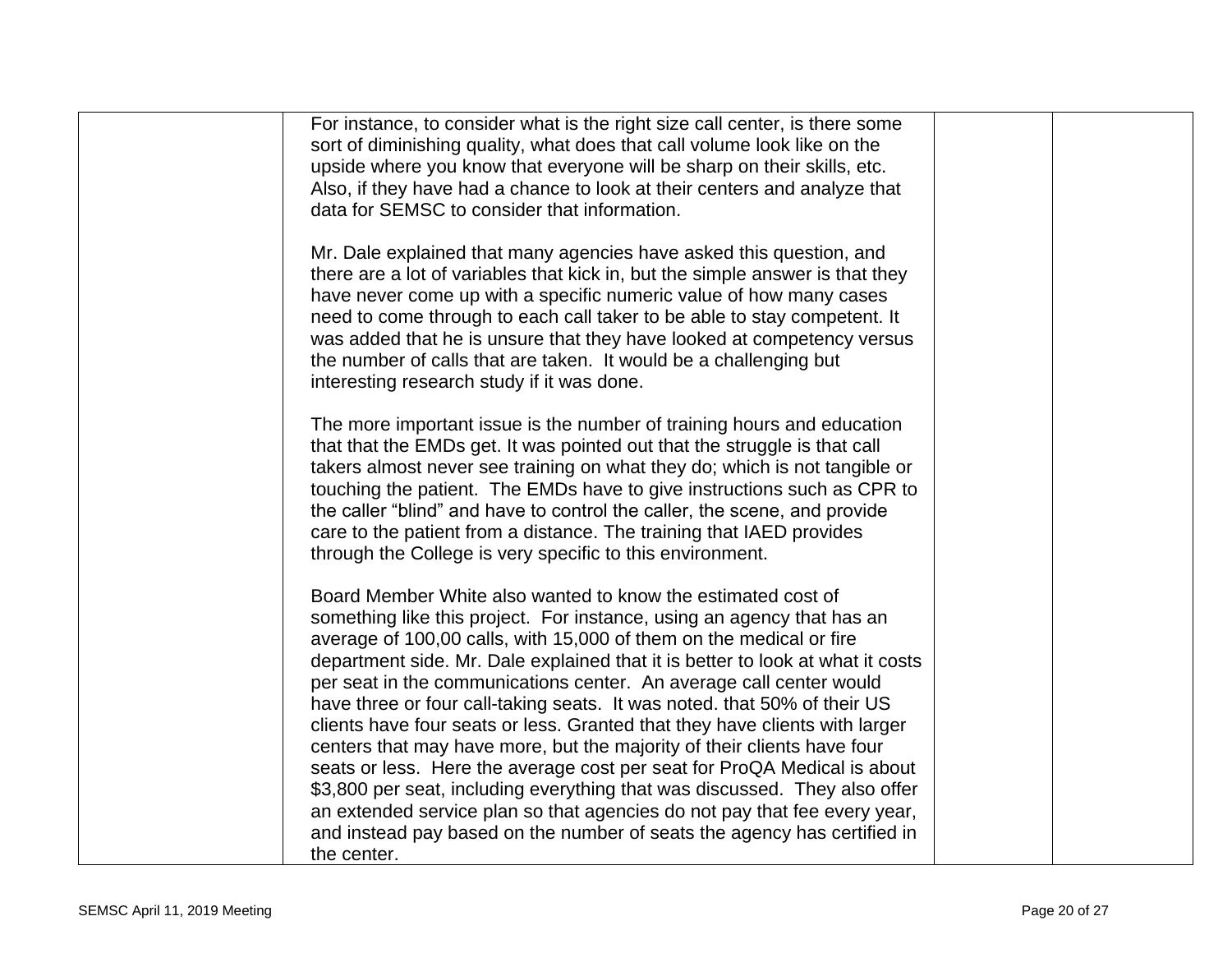| Training seats are a different cost, usually minimal, because while these<br>may get turned on during a large emergency, these are typically only used<br>for training. Mr. Dale emphasized that these are estimates as he does not<br>work in sales, and Cheryl Collins, Client Services Representative for<br>California, will be better equipped to provide specific figures.<br>Board Member Giboney inquired further about the range from pre-to-post<br>that was described during the presentation, for a typical communications<br>center. Mr. Dale explained that there is a breakdown of costs that PDC<br>typically provides, but he is unable to provide specifics as he does not do<br>sales, and the figures have changed so much, and he does not want to<br>provide inaccurate figures. It was however, estimated that the price to<br>cover most of the cost is between \$3,000-\$5,000, and this is probably                                                                                                                                                                                                                                                      |  |
|------------------------------------------------------------------------------------------------------------------------------------------------------------------------------------------------------------------------------------------------------------------------------------------------------------------------------------------------------------------------------------------------------------------------------------------------------------------------------------------------------------------------------------------------------------------------------------------------------------------------------------------------------------------------------------------------------------------------------------------------------------------------------------------------------------------------------------------------------------------------------------------------------------------------------------------------------------------------------------------------------------------------------------------------------------------------------------------------------------------------------------------------------------------------------------|--|
| going to be true here.<br>Board Member Giboney also asked about the implementation time frame.<br>Mr. Dale explained that this is dependent on the local groups. Noting that<br>SEMSC will likely put together a project group, similar to how most county<br>systems operate. There would be representatives from the various<br>centers, and stakeholders who would sit down with PDC's implementation<br>staff to work something out. It was emphasized that they do not set the<br>schedule. Instead, they lay out the things that need to be done and the<br>SEMSC will come up with the timeline. Perhaps three centers can be<br>rolled out initially, and then the next three, or the next two, or whatever it is<br>decided upon based on the timeline SEMSC sets with the project team.<br>PDC is quite flexible on this matter, especially since these will not be very<br>large call centers with hundreds of people inside of them. Larger<br>communication centers are a different implementation, such as their<br>recent roll out in Brower County involving 400 employees. For smaller<br>counties such as in Solano, they are more at the leisure of the client. |  |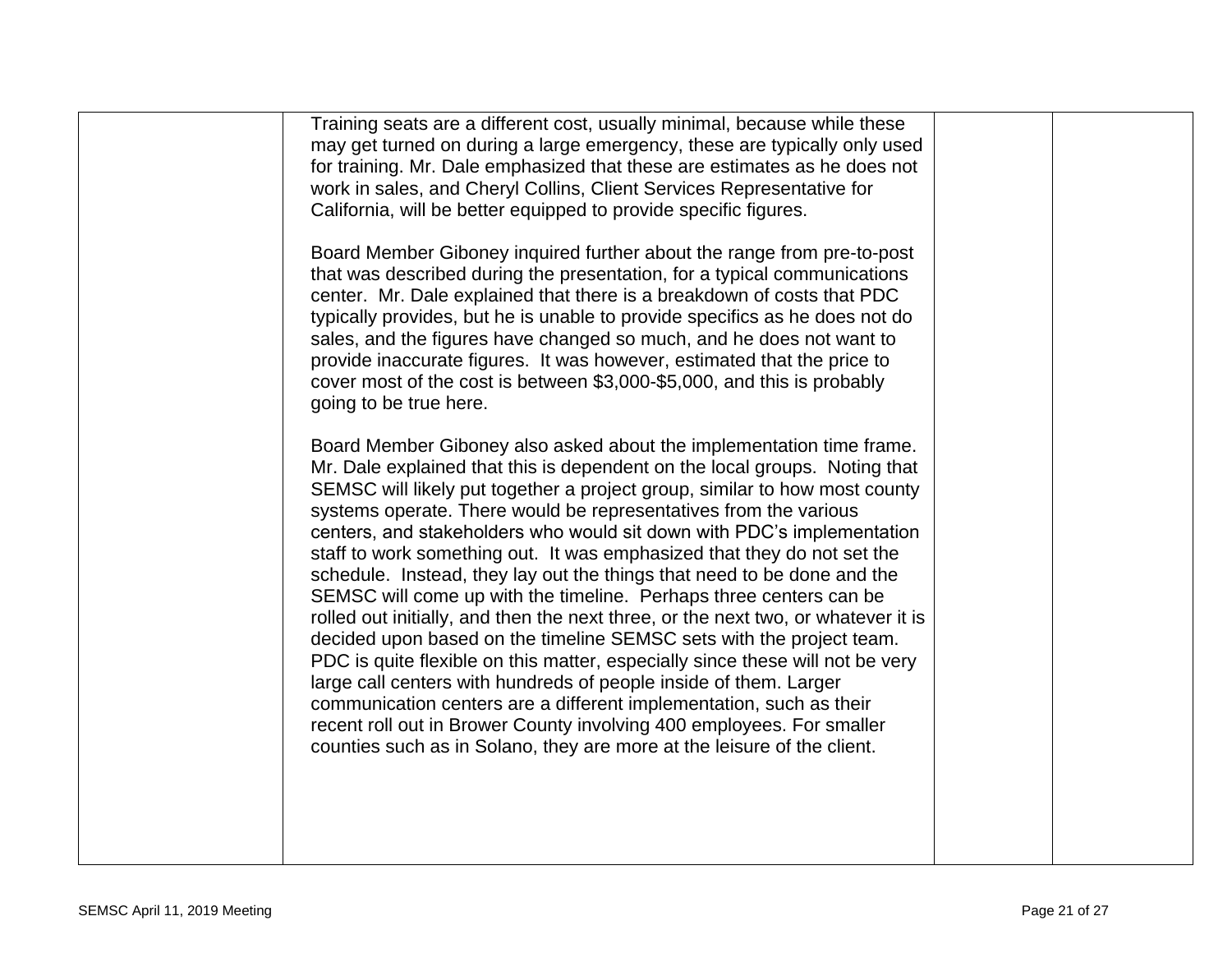| c. Discuss and             | c. Mr. Selby explained that the bylaws of the JPA require the Board to                                                                                      |             |               |
|----------------------------|-------------------------------------------------------------------------------------------------------------------------------------------------------------|-------------|---------------|
| <b>Consider Approval</b>   | annually adopt a Revenue Allocation Plan for the Agency. Included in the                                                                                    |             |               |
| of Annual SEMSC            | packet is the recommended budget, or Revenue Allocation Plan as the                                                                                         |             |               |
| Budget/Revenue             | Auditor Controller refers to it. This Revenue Allocation Plan is essentially a                                                                              |             |               |
| <b>Allocation Plan for</b> | zero-based budget. The most noticeable difference from last year's                                                                                          |             |               |
| FY 2019/2020 and           | budget is the Public Private Partnership (PPP) pass through allocation                                                                                      |             |               |
| Adoption of                | increased by about \$230,000. This is greater than half of the total budget                                                                                 |             |               |
| Resolution 19-001          | increase from the previous fiscal year. PPP funds are passed through                                                                                        |             |               |
|                            | SEMSC, from the Exclusive Operating Area (EOA) provider, Medic                                                                                              |             |               |
|                            | Ambulance, to the participating PPP fire agencies. The additional increase                                                                                  |             |               |
|                            | in projected expenses is a result of the hiring of an additional EMS                                                                                        |             |               |
|                            | Coordinator, a position that has been difficult to fill and was vacant for                                                                                  |             |               |
|                            | some time, as well as the unanticipated cost of the EOA Request for                                                                                         |             |               |
|                            | Proposal (RFP) project which has been built into the budget. Revenue is                                                                                     |             |               |
|                            | projected to increase through increases in fees, fines, assessments,                                                                                        |             |               |
|                            | proceeds and pass-through revenue. It is estimated that slightly less than                                                                                  |             |               |
|                            | \$10,000 of SEMSC's reserves may be utilized during this budget cycle                                                                                       |             |               |
|                            |                                                                                                                                                             |             |               |
|                            | Board Member White inquired as to how much are the total reserves for                                                                                       |             |               |
|                            | SEMSC and what are they projected to be in the next few years based on                                                                                      |             |               |
|                            | budget forecasts. Mr. Selby replied that there are approximately \$500,000<br>in total reserves. This number is calculated on an annual basis at the end    |             |               |
|                            |                                                                                                                                                             |             |               |
|                            | of each fiscal year, and this figure has been very consistent over the                                                                                      |             |               |
|                            | years. Board Member White further inquired as to whether SEMSC has a                                                                                        |             |               |
|                            | reserve policy, to which Mr. Selby replied that there is no such policy to his<br>knowledge, and the reserves are calculated annually under a special fund. |             |               |
|                            |                                                                                                                                                             |             |               |
|                            | Board Member Jansen wanted to know if it was possible to get more                                                                                           | Provide     | <b>EMS</b>    |
|                            | details on the budget, including a comparison from last year's budget, this                                                                                 | additional  | Administrator |
|                            | fiscal period's budget, and the forecast for the next year. The EMS                                                                                         | background  |               |
|                            | Administrator explained that this information can be sent to the Board                                                                                      | information |               |
|                            | Members via email for informational purposes. However, the JPA requires                                                                                     | on budget   |               |
|                            | that the Board approve an annual budget and pass a budget resolution                                                                                        | for FY      |               |
|                            | annually.                                                                                                                                                   | 2019/2020   |               |
|                            |                                                                                                                                                             |             |               |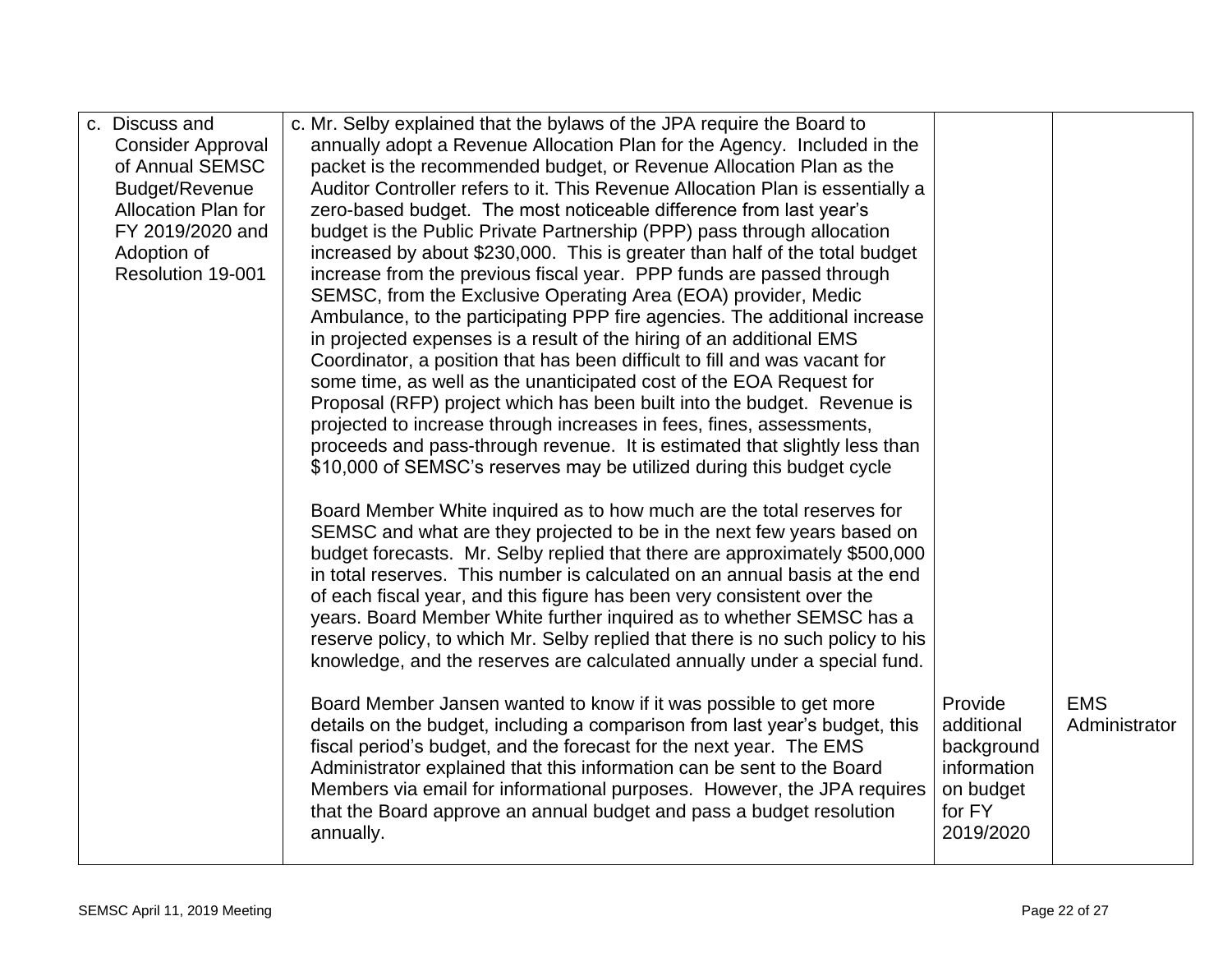|                                                                                                                                                                                                                           | Board Chair Corsello inquired if the Board was required to act on this<br>matter today; and queried fellow Board Members if they were amenable to<br>doing so, or if they would first like to receive the additional information<br>requested. Mr. Selby recommended that the Board act on this matter<br>today, otherwise, this will have to be taken up and approved at a Special<br>Meeting prior to the start of the next fiscal period.<br>Board Member Jansen stated that seeing the additional details afterwards<br>is acceptable as well, explaining that as a new Board Member, it would be<br>ideal to obtain more information on this matter.<br>Board Chair Corsello inquired if there are any other questions for Staff on<br>this item, and if there are no other discussions, a motion and a second is<br>required, as this is an action item.<br>Board Member Jansen moved to approve the Budget & Revenue<br>Allocation Plan for FY 2019/2020 and the adoption of Resolution 19-001.<br>Board Member Djavaherian seconded. AYES: 7; NAYS: 0; ABSENT: 0;<br><b>ABSTAIN: 0</b> |  |
|---------------------------------------------------------------------------------------------------------------------------------------------------------------------------------------------------------------------------|------------------------------------------------------------------------------------------------------------------------------------------------------------------------------------------------------------------------------------------------------------------------------------------------------------------------------------------------------------------------------------------------------------------------------------------------------------------------------------------------------------------------------------------------------------------------------------------------------------------------------------------------------------------------------------------------------------------------------------------------------------------------------------------------------------------------------------------------------------------------------------------------------------------------------------------------------------------------------------------------------------------------------------------------------------------------------------------------|--|
| d. Review and<br>Consider<br>Comments on<br>Draft Request for<br>Qualifications<br>$(RFQ)$ for<br>Consultant<br>Services for<br>Emergency<br>Ambulance<br><b>Services System</b><br><b>Reviews and RFP</b><br>Development | d. The EMS Administrator explained that at the January SEMSC Meeting,<br>staff was requested to identify a consulting firm using the RFQ process to<br>facilitate the RFP project associated with the emergency ambulance<br>advanced life support within the EOA in Solano County. The draft<br>document for the RFQ was posted a week ago, and if approved by the<br>Board, written comments will be accepted for a period of two weeks from<br>today, through April 25, 2019. It is anticipated that a special meeting of<br>the Board will be called to approve the RFQ and affirm the selection<br>process for the consultant. The approved RFQ will be managed by<br>Solano County's Purchasing Division, which would be supported by EMS<br>Agency Staff.                                                                                                                                                                                                                                                                                                                               |  |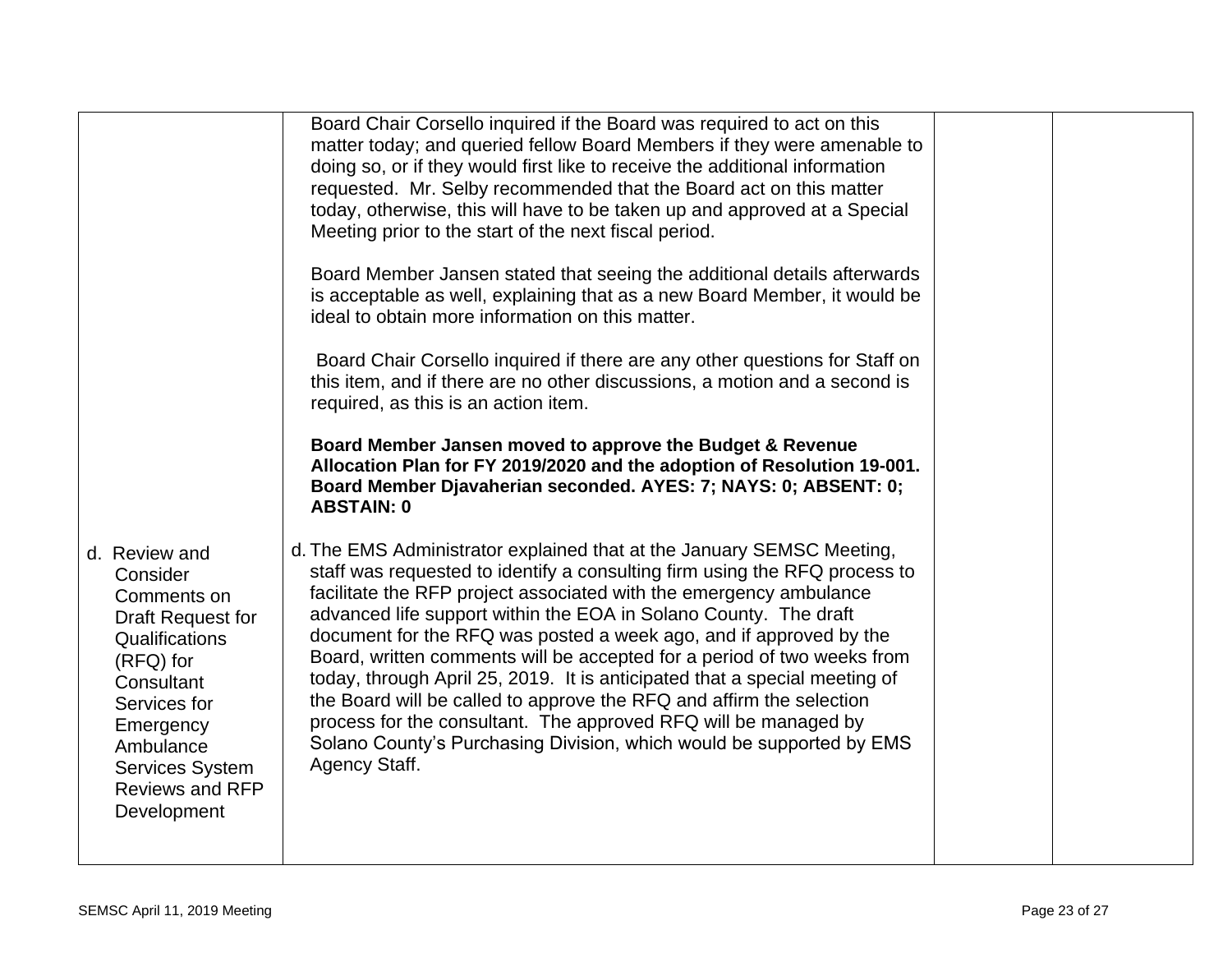| Board Member Giboney suggested a wording change on Page 3, Section<br>3 Scope of Service or Project, under the first bullet, reiterating that in<br>previous meetings, several Board Members have commented about not<br>being presented with impacts and implications of the alternatives being<br>suggested. Considering this, Board Member Giboney asked that<br>language be added to suggest viable alternatives and include impacts and<br>implications of various components of those models to our current system.                                                                                                                                                                                                                                                                                                                                                                                                                                                                                                                                                                                                                                                                                                                                                                                                                                                                                                                                                                                                                                                                                                                                                                                                                                                                                                                                                                                                                                                                                   |                                                                                          |                  |
|-------------------------------------------------------------------------------------------------------------------------------------------------------------------------------------------------------------------------------------------------------------------------------------------------------------------------------------------------------------------------------------------------------------------------------------------------------------------------------------------------------------------------------------------------------------------------------------------------------------------------------------------------------------------------------------------------------------------------------------------------------------------------------------------------------------------------------------------------------------------------------------------------------------------------------------------------------------------------------------------------------------------------------------------------------------------------------------------------------------------------------------------------------------------------------------------------------------------------------------------------------------------------------------------------------------------------------------------------------------------------------------------------------------------------------------------------------------------------------------------------------------------------------------------------------------------------------------------------------------------------------------------------------------------------------------------------------------------------------------------------------------------------------------------------------------------------------------------------------------------------------------------------------------------------------------------------------------------------------------------------------------|------------------------------------------------------------------------------------------|------------------|
| Board Member White add that the RFQ seems to be asking for two main<br>pieces of work, and wanted to ensure clarity on what specifically the EMS<br>Agency is trying to accomplish. These are reflected on the first paragraph<br>on Page 2, and the first bullet point. The two main elements that are being<br>asked of the contractor are (1) design a system, and (2) design an RFP to<br>solicit proposals to bring this system to life. Board Member White stated<br>that it would be helpful to be clear that if the contractor is asked to facilitate<br>a discussion with the Board and stakeholders to design the system, this is<br>one process and one set of buy-in that the Board needs to achieve; and<br>then to go ahead and work on the RFP. It was added that the previous<br>process became very confusing as these two elements were conflated.<br>The Board was being presented with the system design and the RFP at<br>the same time, which did not give a chance to separate those two<br>discussions, and get better clarity, direction and consensus on what that<br>system is, before doing the RFP. Board Member White urged that as this<br>RFP is structured and a new contractor is selected, that the EMS Agency<br>be quite clear on how this process is going to unfold with the SEMSC<br>Board, and expressed concern that in the current draft of the RFQ, those<br>two major elements seem to be coming together again. When soliciting<br>those scopes of work, Board Member White asked that it should be quite<br>transparent to the Board on how this process is going to work to move<br>forward, and avoid the confusion that resulted the last time. Mr. Selby<br>clarified if Board Member White is asking that the EMS Agency be clear<br>that discussions on system development, how the Board and stakeholders<br>would like that system to work, be completed first, and then look at the<br>actual development of the RFP. Board Member White concurred. | Clarify the<br>steps in the<br>process<br>under<br>Scope of<br>Work in the<br><b>RFQ</b> | <b>EMS Staff</b> |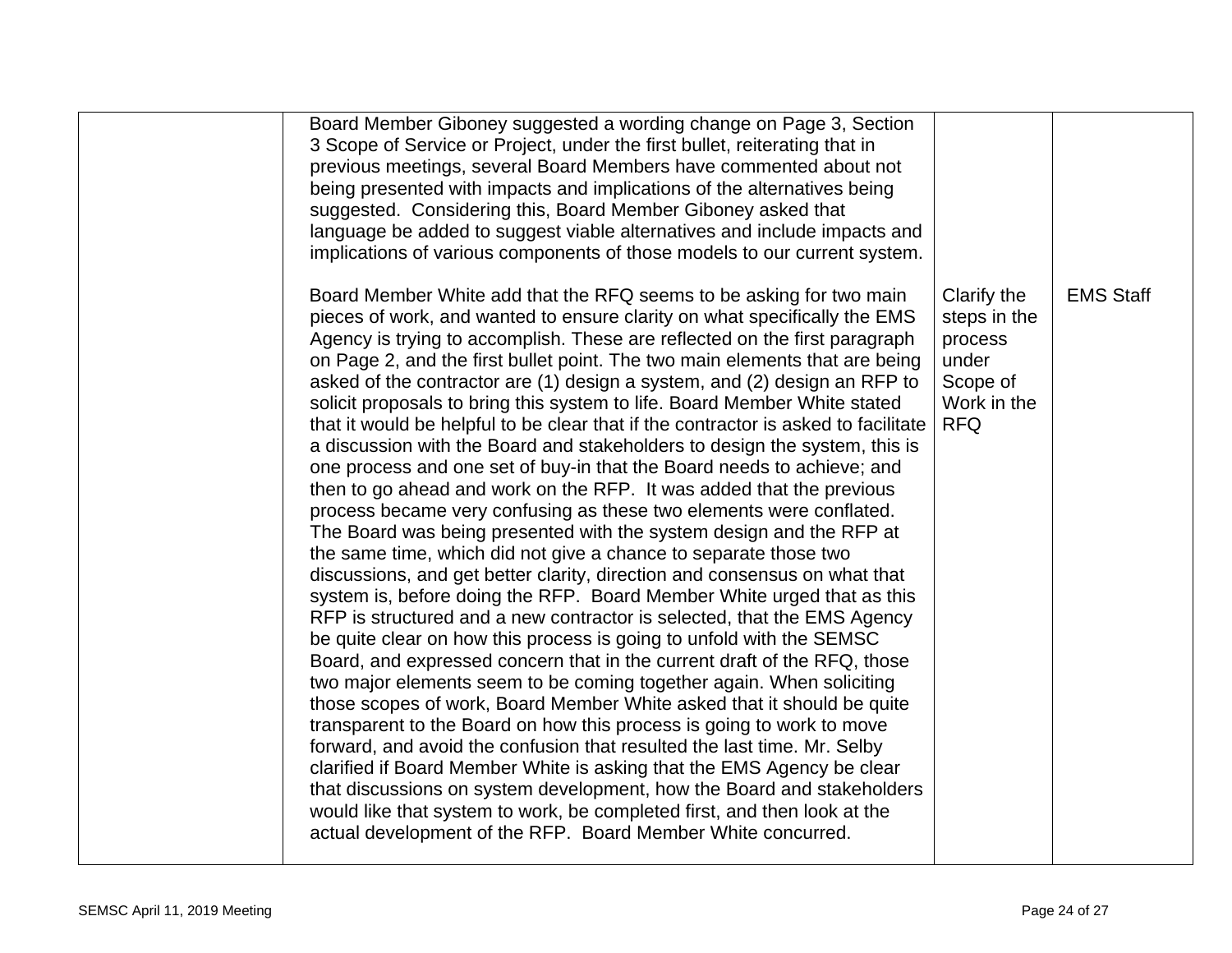|                                                                                                                                    | Board Member Giboney asked that the EMS Administrator elaborate on<br>who the other parties mentioned on Page 10, Section 7, Evaluation of the<br>Proposal which states that the Evaluation Committee would be composed<br>of EMS staff and other parties that may have relevant experience. Mr.<br>Selby responded that the expectation was that the EMS Agency would<br>work with the SEMSC Board on who would be on the Evaluation<br>Committee. Board Chair Corsello asked that a clarifying statement be<br>added to indicate that the composition of the Evaluation Committee will be<br>done in consultation with the SEMSC Board.<br>Board Chair Corsello inquired if there were members of the public wishes<br>to address the Board at this time. There were none. Board Chair Corsello<br>asked what action Staff is asking of the Board on this agenda item. Mr.<br>Selby asked that the Board approve the two-week posting of the RFQ to<br>receive comments, with the changes recommended by the Board today<br>incorporated into the RFQ.<br>Board Chair Corsello inquired how EMS Staff will show that the document<br>that will be posted is a revised document, whether it will be red-lined. Mr.<br>Selby explained that it will be posted in "track changes" to red-line the<br>changes that are made. The Board, however, would like to review the<br>revised RFQ before it is posted. | Include<br>clarifying<br>statement<br>on<br>composition<br>of<br>Evaluation<br>Committee | <b>EMS Staff</b> |
|------------------------------------------------------------------------------------------------------------------------------------|-------------------------------------------------------------------------------------------------------------------------------------------------------------------------------------------------------------------------------------------------------------------------------------------------------------------------------------------------------------------------------------------------------------------------------------------------------------------------------------------------------------------------------------------------------------------------------------------------------------------------------------------------------------------------------------------------------------------------------------------------------------------------------------------------------------------------------------------------------------------------------------------------------------------------------------------------------------------------------------------------------------------------------------------------------------------------------------------------------------------------------------------------------------------------------------------------------------------------------------------------------------------------------------------------------------------------------------------------------------------------------------------------------------|------------------------------------------------------------------------------------------|------------------|
|                                                                                                                                    | Mr. Selby requested that a Special Meeting be scheduled to approve the<br>RFQ that will be used to select the vendor for the RFP process, in order to<br>adhere to the timeline.                                                                                                                                                                                                                                                                                                                                                                                                                                                                                                                                                                                                                                                                                                                                                                                                                                                                                                                                                                                                                                                                                                                                                                                                                            |                                                                                          |                  |
| e. Receive from EMS<br><b>Staff Map</b><br>Clarifying<br><b>Operational Zones</b><br>for Emergency<br>Ambulance<br><b>Services</b> | e. Mr. Selby stated that there are two maps included in the meeting packet,<br>one includes the entire County, with the areas where the City of Vacaville<br>provides ambulance services highlighted. It was noted that a small area<br>that was recently annexed by the City of Fairfield is also highlighted, as<br>there was a slight change there. The non-highlighted areas of the County<br>on this map are the EOA that was established by the Board. The second<br>map in the meeting packet enlarges the area served by the City of<br>Vacaville.                                                                                                                                                                                                                                                                                                                                                                                                                                                                                                                                                                                                                                                                                                                                                                                                                                                  |                                                                                          |                  |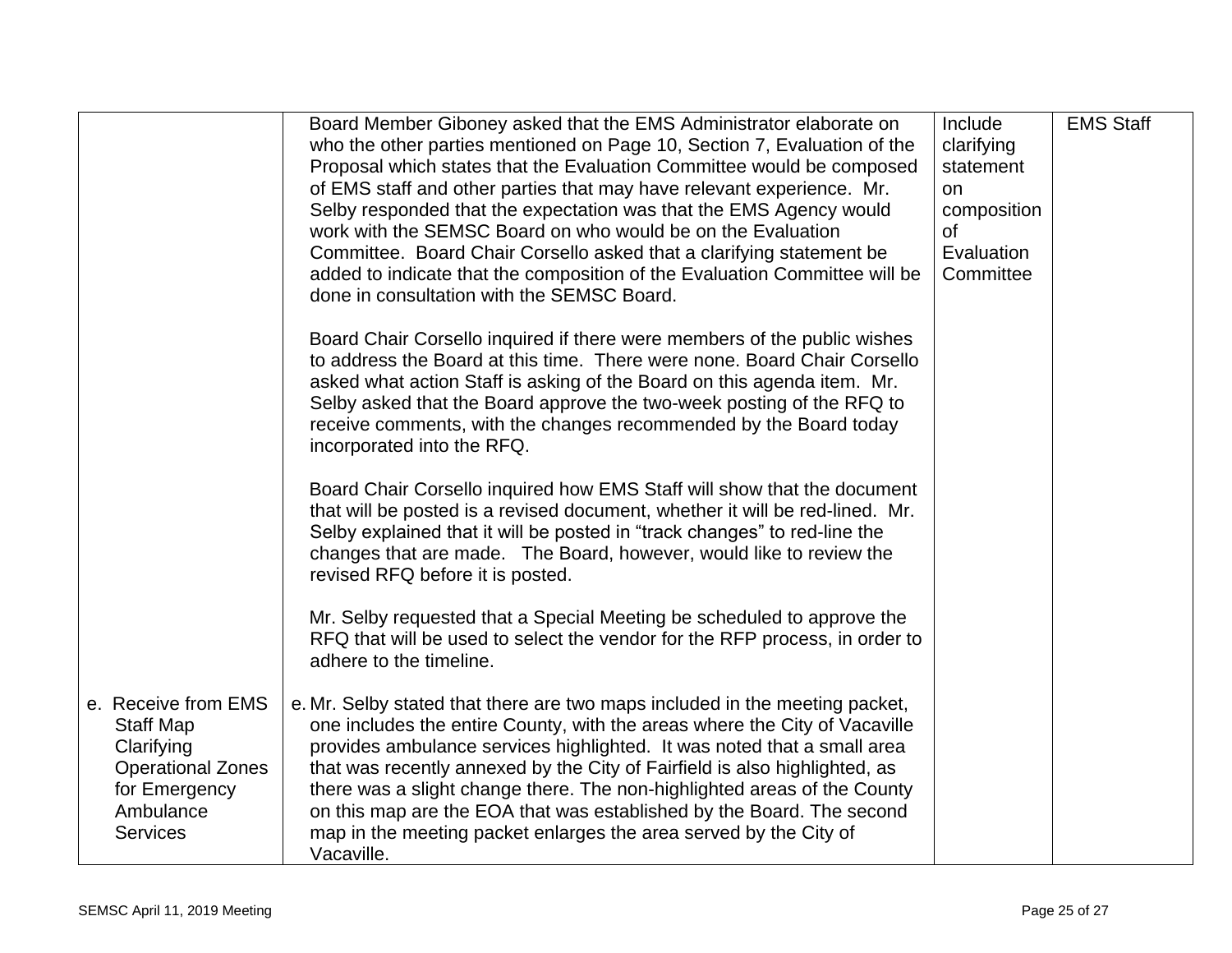|                        | It was added that these maps were created using advanced Geographic<br>Information System (GIS) software to better pinpoint the actual geographic<br>areas contained in Zones C and V. Mr. Selby thanked Deputy Chief Alan<br>Hartford of Vacaville Fire for his assistance in this mapping project. These<br>maps are being provided to the Board for informational purposes at this<br>time, to clarify the areas.<br>Board Member Chadwick inquired as to whether the EMS Agency has<br>received feedback from the providers on these maps, considering the<br>concerns that were previously raised. Mr. Selby replied that the City of<br>Vacaville and Medic Ambulance are both in agreement with these maps.<br>Board Chair Corsello clarified that going forward, when the plan is<br>updated, these will be the maps used to clarify what areas are covered by<br>the EOA. Mr. Selby concurred. |  |
|------------------------|---------------------------------------------------------------------------------------------------------------------------------------------------------------------------------------------------------------------------------------------------------------------------------------------------------------------------------------------------------------------------------------------------------------------------------------------------------------------------------------------------------------------------------------------------------------------------------------------------------------------------------------------------------------------------------------------------------------------------------------------------------------------------------------------------------------------------------------------------------------------------------------------------------|--|
| <b>Board Comments:</b> |                                                                                                                                                                                                                                                                                                                                                                                                                                                                                                                                                                                                                                                                                                                                                                                                                                                                                                         |  |
| a. Chairperson         | a. Board Chair Corsello thanked Board Member White for his presence,<br>contributions, and involvement in this EOA RFP process, which is not<br>something that is frequently done, noting that his predecessor was also on<br>the Board during a highly visible period for SEMSC. It was added that the<br>City Managers are already discussing a plan for his replacement before<br>the next meeting.                                                                                                                                                                                                                                                                                                                                                                                                                                                                                                  |  |
|                        | Board Chair Corsello also welcomed the new Healthcare Consumer<br>Representative, John Jansen to the Board.                                                                                                                                                                                                                                                                                                                                                                                                                                                                                                                                                                                                                                                                                                                                                                                             |  |
|                        | The Chair also opened discussion for a possible Special Meeting to be<br>held in May or June. Board Member Chadwick expressed concern about<br>the sense of urgency, and inquired as to whether the EMS Agency has<br>received a response from EMSA on the request for extension, to which<br>Mr. Selby responded that no response has been received yet. It was<br>further explained that in view of this, the existing two-year timeline<br>remains, and a special meeting would be necessary before the next<br>regular meeting on July 11, 2019.                                                                                                                                                                                                                                                                                                                                                    |  |